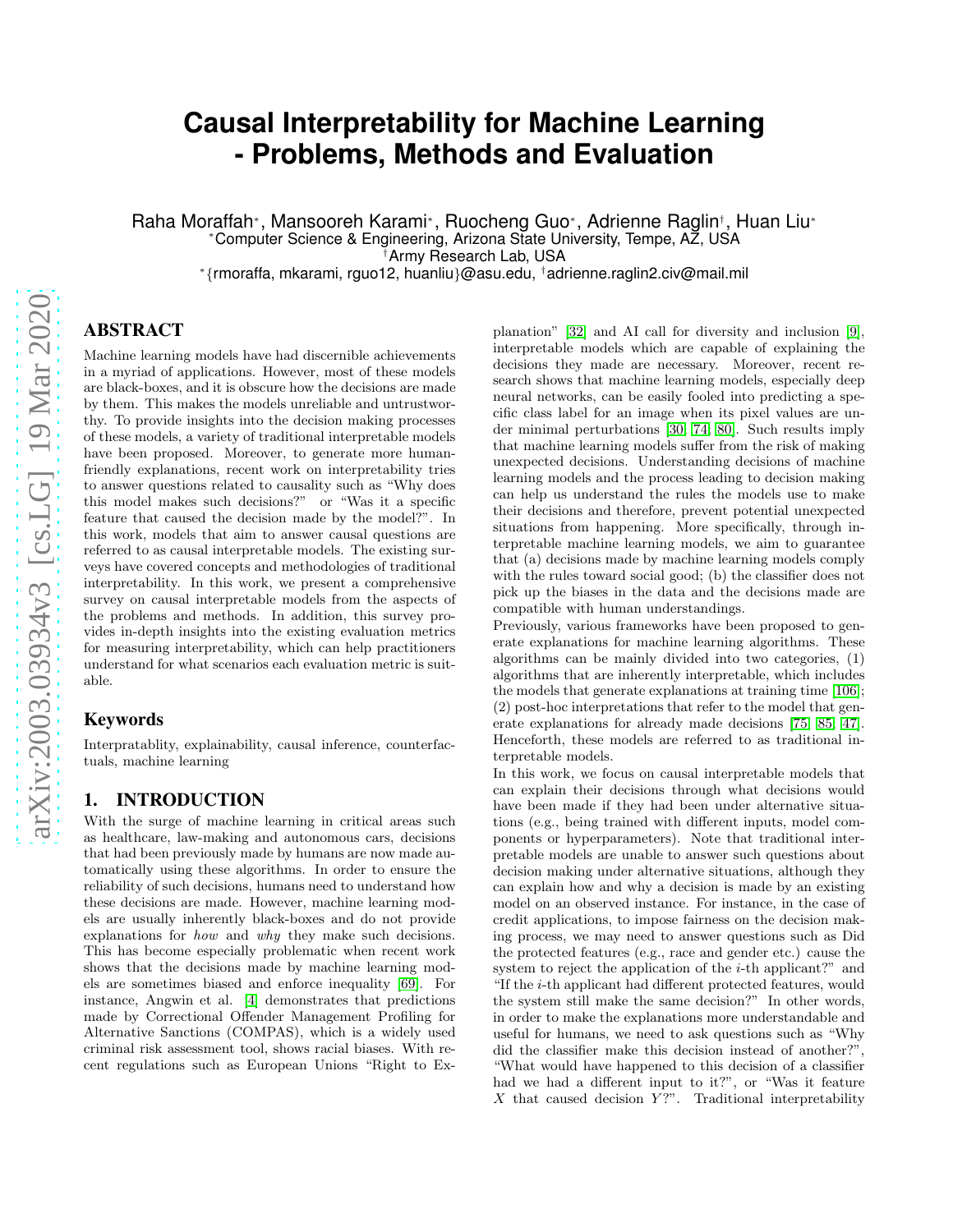frameworks which only consider correlations are not capable of generating such explanations. This is due to the fact that these frameworks cannot estimate how altering a feature or a component of a model would change the predictions made by the rest of the model or the predicted labels on the data samples. Therefore, in order to answer such questions about both data samples and models, counterfactual analysis needs to be leveraged. Counterfactual analysis is a concept from the causal inference literature [\[25\]](#page-12-2). In counterfactual analysis, we aim to infer the output of a model in imaginary scenarios that we have not observed or cannot observe. Recently, counterfactual analysis and causal inference have gained a lot of attention from the interpretable machine learning field. Research in this area has mainly focused on generating counterfactual explanations from both the data perspective [34; 76] as well as the components of a model [77; 38].

Existing surveys on interpretable machine learning focus on the traditional methods and do not discuss the existing methods from a causal perspective. In this survey, we present commonly used definitions for interpretability, discuss interpretable models from a causal perspective and provide guidelines for evaluating these methods. More specifically, in Section [2,](#page-1-0) we first provide different definitions for interpretability. We then briefly introduce the existing methods on traditional interpretablity and present different types of interpretable models in this category (Section [2.2\)](#page-1-1). Section [3](#page-4-0) discusses concepts from causal inference, which are used in this survey. In section [4,](#page-4-1) we provide an overview of existing works on causal interpretability. We also compare the proposed models for both traditional and causal models from different perspectives to provide insights on advantages and disadvantages of each type of interpretability. Section [5](#page-7-0) provides detailed guidelines on the experimental settings such as commonly used datasets and evaluation metrics for both traditional and causal approaches. We then discuss evaluation metrics specifically used for causal methods in more detail and provide different scenarios for which these metrics can be used. Since the evaluation of causal interpretable models is a challenging task, these guidelines can be helpful for future research in this area and can be used to evaluate approaches with similar characteristics. In addition, they can also be used to create new evaluation metrics for the approaches with different functionalities.



<span id="page-1-3"></span>Figure 1: Main categories for Interpretable frameworks

## <span id="page-1-0"></span>2. AN OVERVIEW OF INTERPRETABIL-ITY

In this section, we present an overview of existing definitions for interpretability. Miller et al. [70] suggest that interpretability is the degree to which a human can understand the cause of a decision. Kim et al. [48] propose that interpretability is the degree to which a human can consistently predict the model's decisions. Doshi-Velez et al. [\[17\]](#page-12-3) define interpretability as the ability to explain in intelligible ways to a human. Gilpin et al. [\[27\]](#page-12-4) take a step further and define interpretability as a part of explainability. They state that explainable models are those that summarize the reasons for neural network behaviors, gain the trust of the users, or generate insights into the causes of their decisions while interpretable models may not be able to describe the operation of a system in an accurate way  $\frac{1}{1}$  $\frac{1}{1}$  $\frac{1}{1}$ . Pearl [\[84\]](#page-14-3) claims that tasks such as explainability require a causal model of the environment and cannot be handled at the level of association.

#### 2.1 Interpetability in Machine Learning

Interpretable machine learning has been widely explored and discussed in previous literature. However, to the best of our knowledge, there is no comprehensive review on causal interpretability models. For instance, Lipton [59] discusses the motivation behind creating interpretable models and categorizes interpretable models into two main categories: transparent models and post-hocs. Doshi-velez et al. [\[17\]](#page-12-3) provide a definition of model interpretability and evaluation criteria. However, this review only proposes definitions and evaluations that are used for traditional interpretability of models and does not cover causal and counterfactual questions. Gilpin et al. [\[27\]](#page-12-4), explain fundamental concepts of explainability and use them to classify the literature on interpretable models. Zhang and Zhu [\[111\]](#page-15-1) review the existing interpretable models proposed for deep models used in visual domains. Du et al. [\[18\]](#page-12-5) provide a comprehensive survey of existing interpretable methods and discuss issues that should be considered in future work. It is worth mentioning that none of the existing work discussed interpretable models from a causal perspective. In this work, we first introduce the state-of-the-art research in traditional interpretability (Sec. [2.2\)](#page-1-1) and then give a detailed survey on causal interpretable models (Sec. [4\)](#page-4-1). Figure [1](#page-1-3) shows an overview of intepretable models and their classification.

## <span id="page-1-1"></span>2.2 Traditional Interpretablity

Before proceeding with the detailed review of the methodologies in causal interpretable models, we provide an overview of existing state-of-the-art methods in traditional machine learning. We categorize traditional models into two main categories:

- Inherently interpretable models: Models that generate explanations in the process of decision making or while being trained.
- Post-hoc interpretability: Generating explanations for an already existing model using an auxiliary model. Example-based interpretablity also falls into this category. In example-based interpretablity, we are looking for examples from the dataset which explain the model's behavior the best.

#### <span id="page-1-4"></span>*2.2.1 Interpretable Models*

A machine learning model can be designed to include explanations embedded as part of their architecture or output interpretable decisions as part of their training process. Most

<span id="page-1-2"></span><sup>&</sup>lt;sup>1</sup>In this survey we use the words interpretable and explainable interchangeably.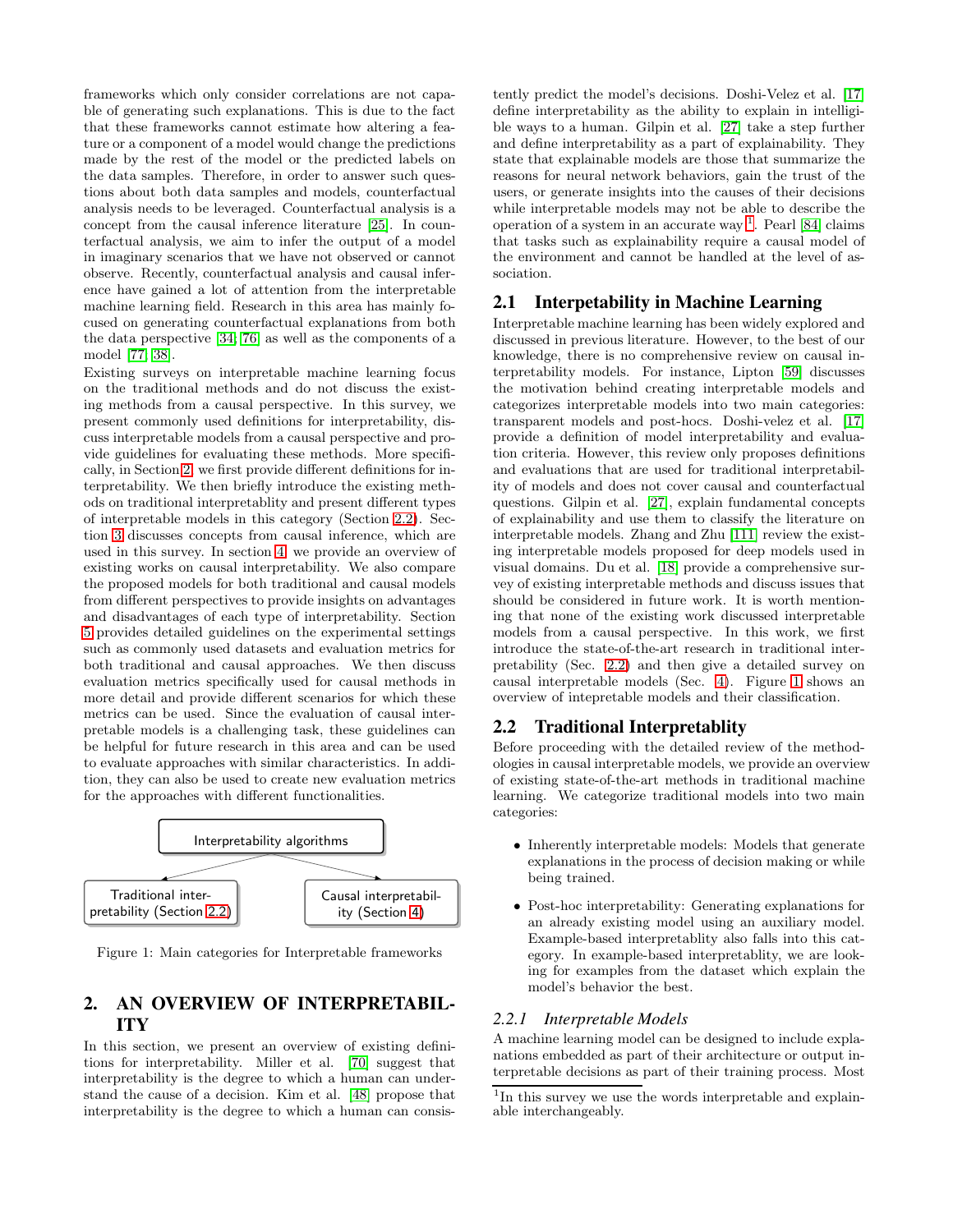of these models are created in application of the deep neural network. In this section, we present common interpretable models in the literature.

Decision Trees. These methods make use of a tree-structured framework in which each internal node checks whether a condition on a feature is satisfied or not while the leaf nodes show the final predictions (class labels). A decision infers the label of an instance by starting from the root and tracing a path till a leaf node is reached, which can be interpreted as an if..then.. rule. An example is illustrated in Figure [2.](#page-2-0)



<span id="page-2-0"></span>Figure 2: An example of a decision tree with positive and negative class (binary) and three attributes. The red path has a decision rule, if  $\neg Att1 \wedge Att2 \wedge \neg Att3 \Rightarrow +1$ 

Rule-Based Models. Rule-based classifiers also create explanations that are interpretable for humans. These classifiers use a collection of if..then.. rules to infer the class labels. In a sense, rule-based classifiers are the text representation of the decision trees. However, there are some key differences. Rule-based models can have rules that are not mutually exclusive (i.e., two or more rules might trigger by the same record), not exhausted (i.e., a record may not trigger any rules) and ordered (i.e., the rule set is ordered based on their priority) [\[95\]](#page-14-4).

Linear Regression. Another common method known to be interpretable is Linear Regression. Linear Regression models the linear relation between a dependent variable and a set of explanatory variables (features). The weight of each feature represents the mean change in the prediction given a one unit increase of the feature. Accordingly, it is reasonable to think that the features with larger weights has more effect on the final result. However, different types of variables (e.g., categorical data vs numerical features) have different scales. This makes it difficult to interpret the effect of each feature. Fortunately, there are several methods that can be used to find the importance of a feature in a linear regression such as t-statistics and chi-square score [\[57\]](#page-13-1).

The aforementioned methods are restricted by users' limitations (i.e., human understanding). With the increase in the number of features, these models become more and more complex; for example, decision trees become much deeper, and the number of the rules increase in the rule sets. This makes comprehending the prediction of these models difficult for humans [\[89\]](#page-14-5). Below, we discuss recent inherently interpretable models which are designed for more sophisticated scenarios.

Attention Networks. Attention networks have been successful in various highly-impactful tasks such as graph embedding [\[99\]](#page-14-6) and machine translation [\[98;](#page-14-7) [6\]](#page-11-2). These models are widely known not only for their improved performance over previous methods but also for their capability to show which input features or learned representations are more important for making a specific prediction. Yang et al. [\[106\]](#page-15-0) use a hierarchical attention network in document classification to capture the informative words as well as the sentences that have a significant role in the decision. This is because the same word or sentence may be differentially important in different contexts. Attention networks also proved to be a useful tool in visual question answering applications, which require a joint image-text understanding to answer a question about the image [\[103;](#page-15-2) [64;](#page-13-2) [102;](#page-15-3) [65\]](#page-13-3). Yang et al. [\[105\]](#page-15-4) propose a Stacked Attention Network (SAN) that uses two attention layers to infer the answer progressively. While the first attention layer focuses on all referred concepts in the question, the higher-level layer provides a sharper attention distribution to highlight regions that are more relevant to the answer.

Disentangled Representation Learning. One goal of representation learning is to break down the features into the independent latent variables that are highly correlated with meaningful patterns [\[29\]](#page-12-6). In traditional machine learning, approaches such as PCA [\[44\]](#page-13-4), ICA [\[42\]](#page-13-5) and spectrum analysis [\[100\]](#page-14-8) are proposed to discover disentangled components of data. Recently, deep latent-variable models such as VAE [\[50\]](#page-13-6), InfoGAN [\[13\]](#page-12-7) and  $\beta$ -VAE [\[40\]](#page-13-7) were developed to learn disentangled latent variables through variational inference. For example, in empirical studies, it is shown that  $\beta$ -VAE and InfoGAN can learn interpretable factorized latent variables of human face images such as azimuth, hairstyle and emotion [\[40\]](#page-13-7).

#### *2.2.2 Post-hoc Interpretability*

Post-hoc interpretable methods aim to explain the decisionmaking process of the black-box models after they are trained. These methods map an abstract concept used in a trained machine learning model into a domain that is understandable by humans such as a block of pixels or a sequence of words. Following are the widely known post-hoc methods. Local Explanations. Local Interpretable Model-Agnostic

Explanations (LIME) [\[89\]](#page-14-5) is a representative and pioneer framework that generates local explanations of black-box models. LIME approximates the prediction of any blackbox via local surrogate interpretable models. LIME selects an instance to explain by perturbing it around its neighborhood (i.e., eliminating patches of pixels or zeroing out the values of some features). These samples are then fed to the complex model for labeling and then it will be weighted based on their proximity to the original data. Finally, LIME learns an interpretable model on the weighted perturbed data and their associated labels to create the explanations. It is worth noting that LIME is a fast approximation of a broader approach named SHAP [\[66\]](#page-13-8) that measures feature importance.

Saliency Maps. Originally introduced by Simonyan et al. [\[93\]](#page-14-9) as "image-specific class saliency maps", saliency maps highlight pixels of a given input image that are mostly involved in deciding a particular class label for the image. To extract those pixels, the derivative of the weight vector is found by a single backpropagation pass (deconvolution). The magnitude of the derivative shows the importance of each pixel for the class score. Similar concepts were used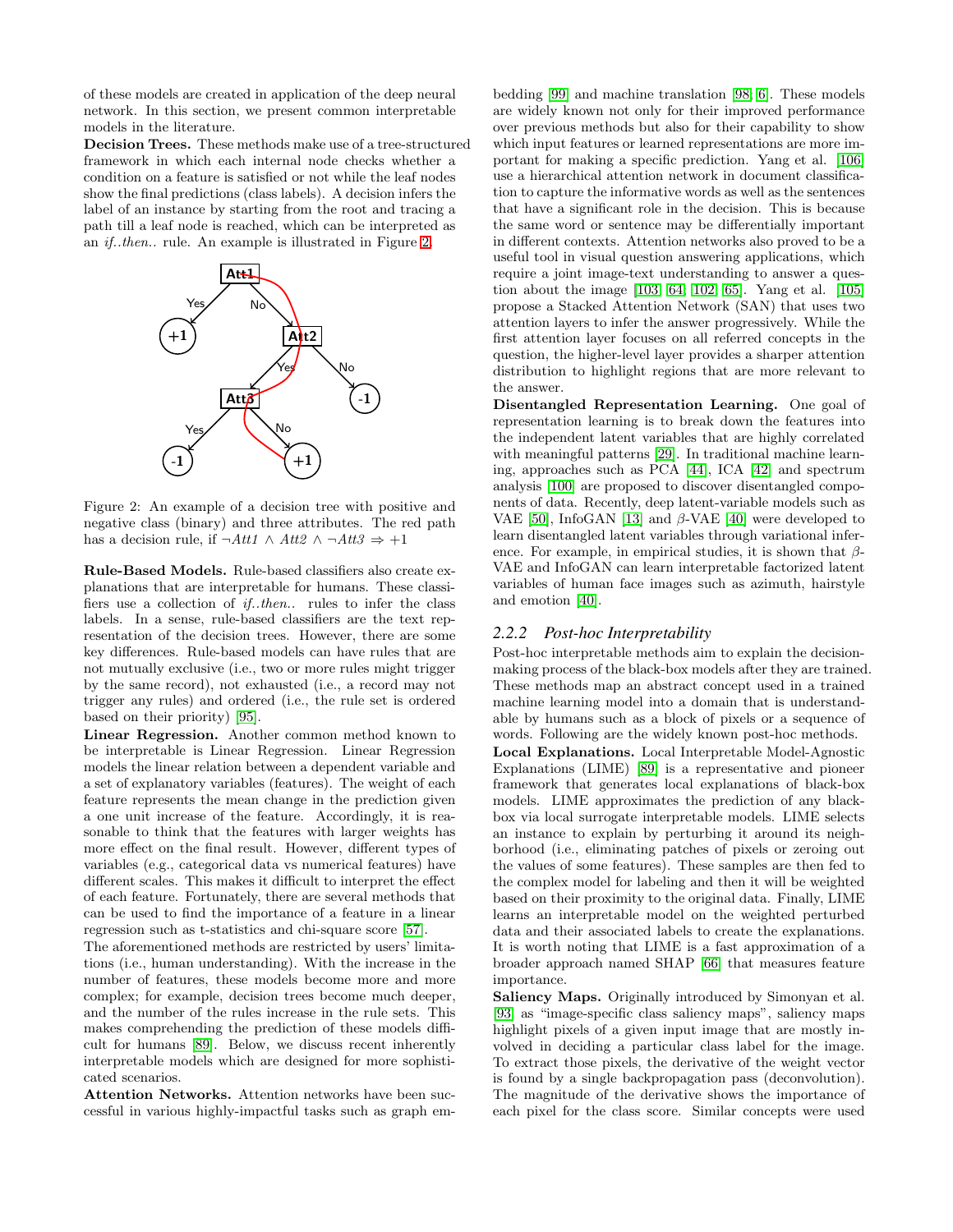by other researchers to deconvolve the prediction and show the locations of the input image that strongly impacts the activation of the neurons [\[108;](#page-15-5) [94;](#page-14-10) [91\]](#page-14-11). While these methods belong to a popular class of tools for interpretability, Adebayo et al. [\[2\]](#page-11-3) and Ghorbani et al. [\[26\]](#page-12-8) suggest that relying on visual assessment is not adequate and can be misleading. Example-Based Explanations. As proved in education [\[87\]](#page-14-12) and psychology domains [\[1\]](#page-11-4), learning from experiences and examples are promising tools to explain complex concepts. In these methods, a certain example is selected from the dataset to represent the model's prediction (e.g., knearest neighbor) or the distribution of the data. It is worth mentioning that example-based explanations should not be confused with those explanations that perturb features in the dataset [\[85\]](#page-14-2). Although using prototypes as the representation of data has shown to be effective in the human learning process [\[1\]](#page-11-4), Kim et al. [\[47\]](#page-13-0) use a method called Maximum Mean Discrepancy (MMD) to capture a more complex distribution of the data. This method uses some instances as criticisms to explain which prototypes are not captured by the model to improve the interpretability of the black-boxes. Gurumoorthy et al. [\[37\]](#page-12-9) extend this method and designed a fast prototype selection algorithm called ProtoDash to not only select the prototypes and criticism instances, but also output non-negative weights indicating their importance.

Influence Functions. To track the impact of a training sample on the prediction of a machine learning model, one can simply modify an example or delete it (leave-one-out), retrain the model, and observe the effect. However, this approach can be extremely expensive. To alleviate the issue, influence functions, a classic method from the robust statistics literature, can be used. Koh and Liang [\[52\]](#page-13-9) proposed a second-order optimization technique to approximate these influence functions. They verified their technique with different assumptions on the empirical risk ranging from being strictly convex and twice-differentiable to non-convex and non-differentiable losses.

Suppose  $\hat{y}(x_t, \hat{\theta})$  is the model's prediction for the sample  $x_t$ with an optimal parameter  $\hat{\theta}$ . Lets  $\hat{y}(x_t, \hat{\theta}_{-z})$  be the prediction on the sample  $x_t$  when the training sample z was removed while the model's optimal parameter is  $\theta_{-z}$ . The influence function tries to approximate the difference between the two predictions,  $\hat{y}(x_t, \hat{\theta}) - \hat{y}(x_t, \hat{\theta}_{-z})$ , without retraining the model with the following equation,

$$
\hat{y}(x_t, \hat{\theta}) - \hat{y}(x_t, \hat{\theta}_{-z}) = -\frac{1}{n} \nabla_{\theta} \hat{y}(x_t, \hat{\theta})^T H_{\hat{\theta}}^{-1} \nabla_{\theta} L(z, \hat{\theta}) \quad (1)
$$

where  $L(z, \hat{\theta})$  is the loss function and  $H_{\hat{\theta}} = \frac{1}{n} \nabla_{\theta}^2 L(z_i, \hat{\theta})$  is the Hessian matrix.

The same authors [\[51\]](#page-13-10) also investigate the effect of removing large groups of training points in large datasets on the accuracy of influence functions. They find out that the approximation computed by the influence functions are correlated with the actual effect. Inspired by this work, Cheng et al. [\[14\]](#page-12-10) propose an explanation method, Fast Influence Analysis, that employs influence functions on Latent Factor Models to resolve the lack of interpretability of the collaborative filtering approaches for recommender systems.

Feature Visualization. Another way of describing what the model has learned is feature visualization. Most methods in this category deal with image inputs. Erhan et al. [\[20\]](#page-12-11) present an optimization technique called activation maximization to visualize what a neuron computes in an arbitrary layer of deep neural network. Let  $\hat{\theta}$  be the learned fixed parameters after training and  $h_{ij}(\hat{\theta},x)$  be the activation of neuron  $i$  in layer  $j$ , the learned image for that neuron can be calculated by solving the following optimization problem,

$$
x^* = \underset{x}{\arg\max} h_{ij}(\hat{\theta}, x), \text{ subject to } ||x||_2 = 1 \qquad (2)
$$

Despite this method being used as a tool in providing explanations for higher-layer features [\[55;](#page-13-11) [79;](#page-14-13) [75\]](#page-14-1), it has been reported that due to the complexity of the input distribution, some returned images might contain optical illusions [\[78;](#page-14-14) [20\]](#page-12-11).

Explaining by Base Interpretable Models. In section *[2.2.1](#page-1-4)* we discussed base models such as decision tree, rule-based and linear regression, that are known to be interepretable. Following, we will introduce some works that utilize these algorithms to explain a more sophisticated framework. Craven and Shavlik [\[16\]](#page-12-12) are one of the first to use treestructured representations to approximate neural networks. Since their model is independent of the network architecture and training algorithm, it can be generalized to a wide variety of models. Their method, TREPAN, is similar to CART and C4.5 and uses a gain ratio criterion to evaluate the potential splits, but expands the tree based on a node that increases the fidelity of the extracted tree to the network. Inspired by TREPAN, Boz [\[10\]](#page-11-5) propose a method called DECTEXT to extract a decision tree that mimics the behavior of a trained Neural Network. In their method, they propose a new splitting technique, a new discretization method, and a novel pruning procedure. With these modifications, the proposed method can handle continuous features, optimize fidelity and minimize the tree size. A technique called distillation [\[41\]](#page-13-12) can also be used to fully understand why a specific answer is returned for a particular example. Frosst and Hinton [\[24\]](#page-12-13) answer this question by creating a model in the form of soft decision tree and examine all the learned filters from the root of the tree to the classification's leaf node. Zhang et al. [\[110\]](#page-15-6) adopt the same concept but explained the network knowledge at a humaninterpretable semantic level and also showed how much each filter contributes to the prediction.

The MofN algorithm [\[96\]](#page-14-15) is one of the well-known methods that is used to extracts symbolic rules from trained neural networks. This method clusters the links based on the weights and eliminates those groups that unlikely to have any impact on the consequent. It then forms rules that are the sum of the weighted antecedents with regard to the bias. Authors also report experiments on the fidelity of the model and the comprehensibility of the set rules and the individual rules.

Lou et al. [\[62\]](#page-13-13) use a generalized version of linear regression called generalized additive models (GAM) in the form of  $g(y) = \sum f_i(x_i) = f_1(x_1) + ... + f_n(x_n)$  to interpret the contribution of each predictor for different classifiers or regression models.  $g(.)$  is a link function that controls whether we want to describe the model as an additive model (regression by setting  $g(y) = y$  or generalized additive model (classification by setting it to a logistic function).  $f(.)$  is a shape function that quantifies the impact of each individual feature. This gives the ability to interpret spline models and tree-based shape functions such as single trees, bagged trees, boosted trees and boosted-bagged trees. Due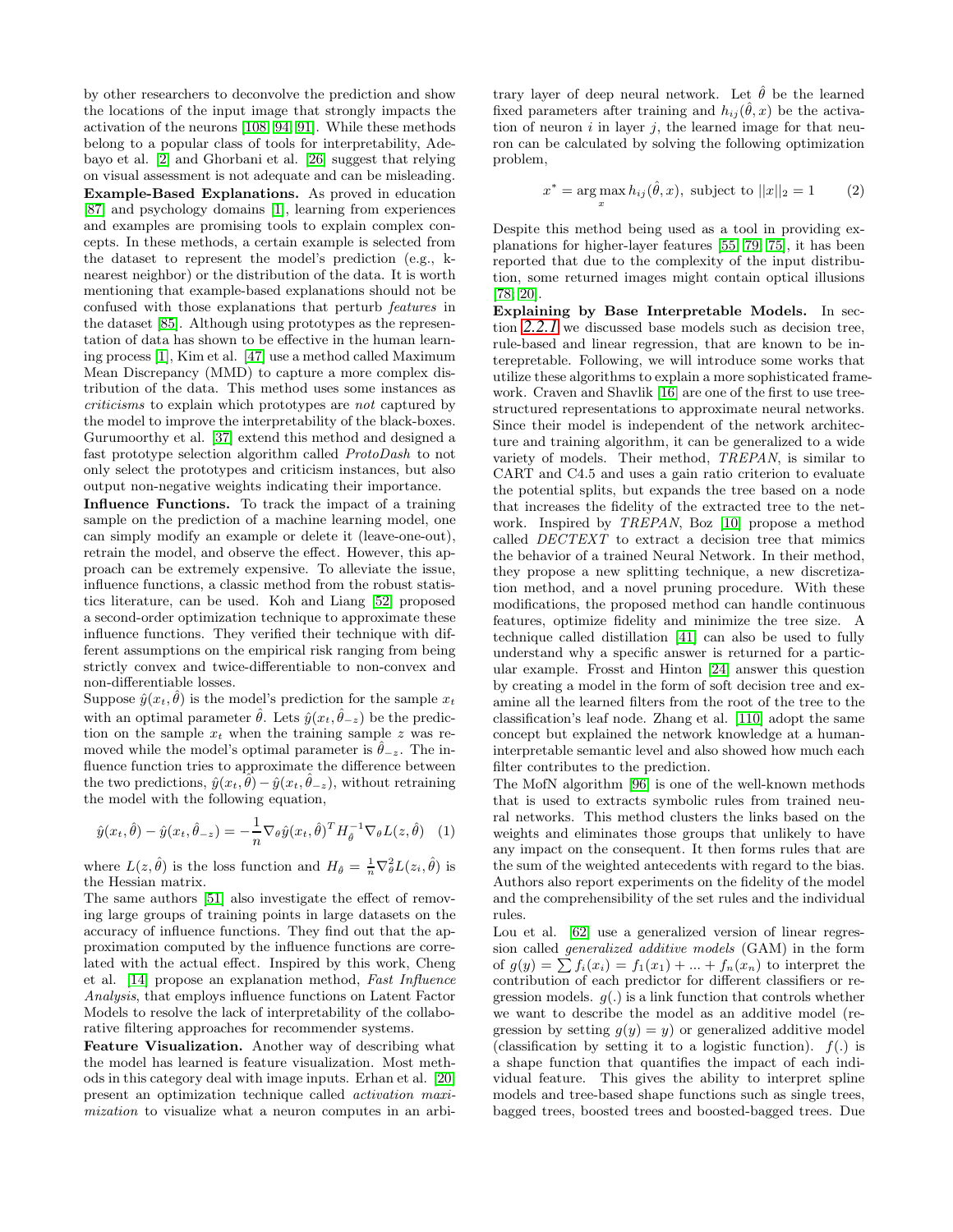to the model not considering the interactions between the features, there is a significant gap in terms of accuracy between these models and complex models. To fill this gap, the same authors propose a method named Generalized Additive Models plus Interactions (GA<sup>2</sup>Ms) in the form of  $g(y) =$  $\sum f_i(x_i) + \sum f_{ij}(x_i, x_j)$  which takes into account the twodimensional interactions that still can be interpretable as heat maps [\[63\]](#page-13-14). Two case studies are conducted on real healthcare problems on predicting pneumonia risks by using  $GA<sup>2</sup>Ms$ . These studies uncover new patterns that are ignored by state-of-the-art complex models while still hitting their accuracy [\[11\]](#page-12-14).

## <span id="page-4-0"></span>3. CAUSAL INFERENCE

In this section, we briefly review the concepts from causal inference used in this paper for causal interpretable models. In their paper, Guo et al. [\[36\]](#page-12-15) provide a comprehensive review of existing causal inference methods and definitions.

DEFINITION 1 (STRUCTURAL CAUSAL MODELS). A 4tuple variable  $M(X, U, f, P_u)$  where X is a finite set of endogenous variables, usually the observable variables, U denotes a finite set of exogenous variables which usually account for unobserved or noise variables, f is a set of function  ${f_1, f_2, ..., f_n}$  where each function represents a causal mechanism such that  $\forall x_i \in X, x_i = f_i(Pa(x_i), u_i)$  and  $Pa(x_i)$  is a subset of  $(X \setminus \{x_i\}) \cup U$  and  $P_u$  is a probability distribution over U is called An Structural Causal Model (SCM) or Structural Equation Model (SEM)[\[82\]](#page-14-16).

DEFINITION 2 (CAUSAL BAYESIAN NETWORK). To represent an SCM  $M(X, U, f, P_u)$ , a directed graphical model  $G(V, E)$  is used. V is the set of endogenous variables X and E denotes the causal mechanisms. This indicates for each causal mechanism  $x_i = f_i(Pa(x_i), u_i)$ , there exists a directed edge from each node in the parent set  $Pa(x_i)$  to  $x_i$ . The entire graph representing this SCM is called a Causal Bayesian Network (CBN).

DEFINITION 3 (AVERAGE CAUSAL EFFECT). The Average Causal Effect (ACE) of a binary random variable x (treatment) on another random variable (outcome) is defined as:

$$
ACE = \mathbb{E}[y|do(x=1)] - \mathbb{E}[y|do(x=0)],
$$
 (3)

Where  $do(.)$  operator denotes the corresponding interventional distribution defined by the SCM or CBN.

#### <span id="page-4-1"></span>4. CAUSAL INTERPRETABLITY

In this section, we discuss the state-of-the-art frameworks on causal interpretability. These frameworks are particularly needed since objective functions of machine learning models only capture correlations and not real causes. Therefore, these models might cause problems in real-world decision making, such as making policies related to smoking and cancer. Moreover, training data used to train these models might not perfectly represent the environment; and the train and the test sets might also have different distributions. A causal interpretable model can help us understand the real causes of decisions made by machine learning algorithms, improve their performance, and prevent them from failing in unexpected circumstances.

Pearl [83] introduces different levels of said interpretability and argues that generating counterfactual explanations is the way to achieve the highest level of interpretability. Below are those levels of interpretability and their definitions:

- Statistical (associational) interpretability: Aims to uncover statistical associations by asking questions such as "How would seeing x change my belief in  $y$ ?"
- Causal interventional interpretability: Is designed to answer "What if" questions.
- Counterfactual interpretability: Is the highest level of interpretability, which aims to answer "Why" questions.

Traditional interpretability mainly focuses on the statistical interpretability, whereas causal interpretability aims to answer questions associated with the causal interventional interpretability and counterfactual interpretability. In the following, we provide an extensive review of existing work on causal interpretability. We classify the existing works in this field into four main categories:

- 1. Causal interpretablity for model-based interpretations: In this category, methods explain the causal effect of a model component on the final decision.
- 2. Counterfactual explanation generators: Methods in this category aim to generate counterfactual explanations for alternate situations and scenarios.
- 3. Causal interpretability and fairness: Lipton [59] explains that interpretable models are often indispensable to guarantee fairness. Motivated by this, we provide an overview of the state-of-the-art methods on causal fairness.
- 4. Causal interpretability and its role in verifying the causal relationships discovered from data: In this category, we review methods which leverage interpretability as a tool to verify causal assumptions and relationships. We also discuss the scenarios, where causal inference can be used to guarantee the interpretability of a machine learning model.

In the following, we discuss each category in detail.

#### 4.1 Causal Inference and Model-based Interpretation

Recently, causality has gained increasing attention in explaining machine learning models [12; 38]. These approaches are usually designed to explain the role and importance of each component of a machine learning model on its decisions with concepts from the causality. For instance, one way to explain the role of a neuron on the decision of a neural network is to estimate the ACE of the neuron on the output [12; [81\]](#page-14-17). Traditional interpretable models cannot answer vital questions for understanding machine learning models. For instance, traditional machine interpretability frameworks are not capable to answer causal questions such as "What is the impact of the n-th filter of the m-th layer of a deep neural network on the predictions of the model?" which are helpful and required for understanding a neural network model. Furthermore, despite being simple and intuitive, performing ablation testing (i.e., removing a component of the model and retraining it to measure the performance for a fixed dataset) is computationally expensive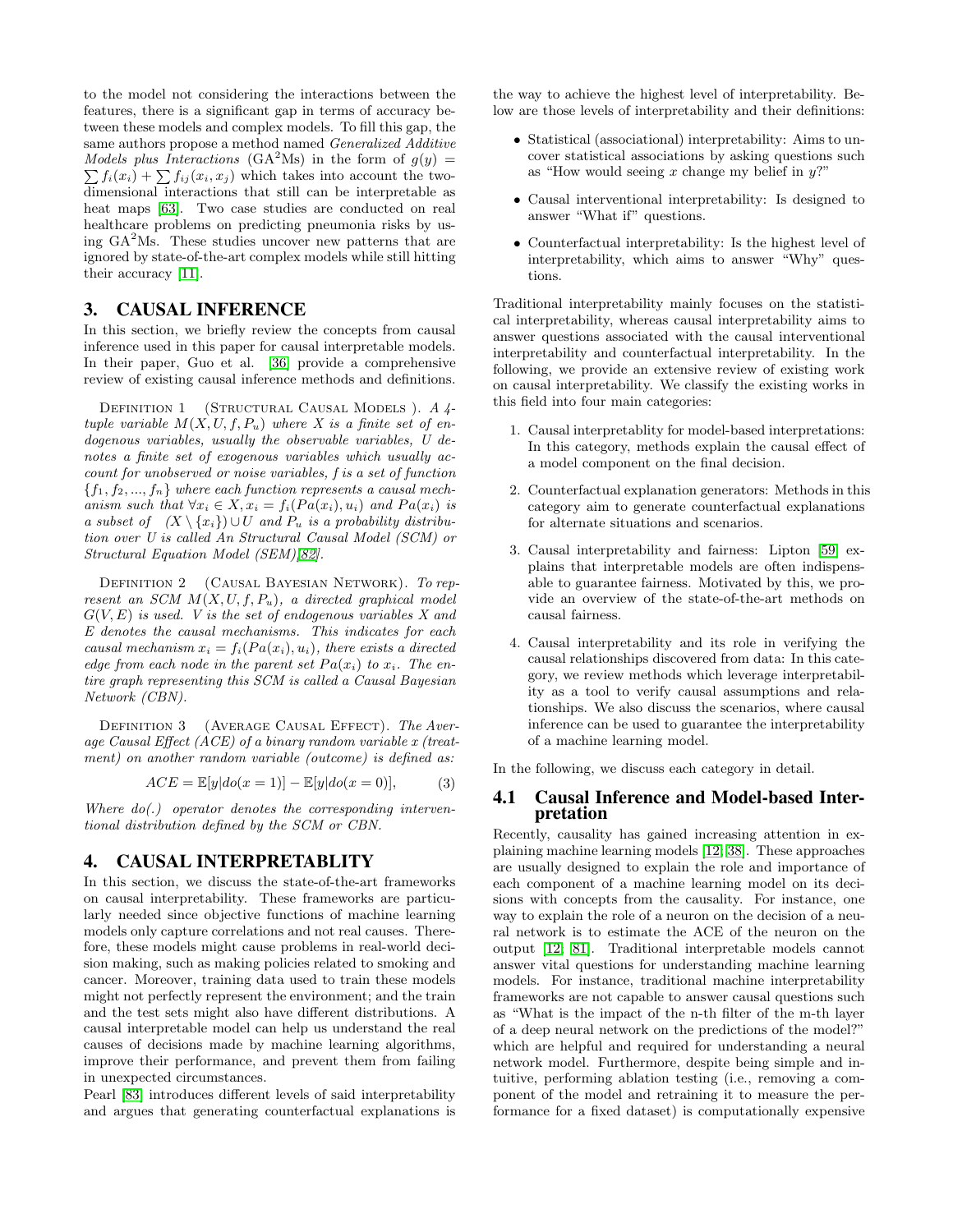and impractical. To address these problems, causal interpretability frameworks have been proposed. These frameworks are mainly designed to explain the importance of each component of a deep neural network on its predictions by answering counterfactual questions such as "What would have happened to the output of the model had we had a different component in the model?". These types of questions are answered by borrowing some concepts from the causal inference literature. The main idea is to model the structure of the DNN as a SCM and estimate the causal effect of each component of the model on the output by performing causal reasoning. Narendra et al. [77] consider the DNN as an SCM, apply a function on each filter of the model to obtain the targeted value such as variance or expected value of each filter and reason on the obtained SCM. Harradon et al. [38] further suggest that in order to have an effective interpretability, having a human-understandable causal model of DNN, which allows different kinds of causal interventions, is necessary. Based on this hypothesis, the authors propose an interpretability framework, which extracts humanunderstandable concepts such as eyes and ears of a cat from deep neural networks, learns the causal structure between the input, output and these concepts in an SCM and performs causal reasoning on it to gain more insights into the model. Chattopadhyay et al. [12] propose an attribution method based on the first principle of causality, particularly SCMs and  $do(\cdot)$  calculus. More concretely, similar to other proposed methods in this category, the proposed framework models the structure of the machine learning algorithm as an SCM. It then proposes a scalable causal inference approach to the estimate individual treatment effect of a desired component on the decision made by the algorithm.

Chattopadhyay et al. suggest to simplify the SCM defined on a multi-layer network  $M([l_1, l_2, l_3, \ldots, l_n], U, f, P_U)$  to another network as SCM  $M'([l_1, l_n], U, f', P_U)$  where  $l_1$  and  $l_n$ represent neurons in the input and output layers,  $l_i$  represents neurons in the i-th layer of the network, U denotes the set of unknown variables,  $f$  and  $f'$  correspond to the SCM functions and  $P_U$  defines distributions of the unknown variables. They then propose to calculate the ACE of any neurons of the model on the output by performing causal reasoning on  $M$  as follows,

$$
ACE_{do(x_i=\alpha)}^y = \mathbb{E}[y|do(x_i=\alpha)] - baseline_{x_i}, \qquad (4)
$$

where  $x_i$  is *i*-th neuron of the network,  $y$  is the output of the model and  $\alpha$  is an arbitrary value the neuron is set to. They also propose to calculate the *baseline<sub>x<sub>i</sub></sub>* as  $\mathbb{E}_{x_i}[\mathbb{E}_y[y]do(x_i =$  $\alpha$ )]]

In another research direction, Zhao and Hastie [\[112\]](#page-15-7) state that to extract the causal interpretations from black-box models, one needs a model with good predictive performance, domain knowledge in the form of a causal graph, and an appropriate visualization tool. They further explore partial dependence plot (PDP) [\[23\]](#page-12-16) and Individual Conditional Expectation (ICE) [\[28\]](#page-12-17) to extract causal interpretations from black-box models. Alvarez-Melis and Jaakkola [\[3\]](#page-11-6) generated causal explanations for structured input structured output black-box models by (a) generating perturbed samples using a variational auroencoder; (b) generating a weighted bipartite graph  $G = (V_x \cup V_y, E)$ , where  $V_x$  and  $V_y$  are elements in x and y and  $E_{ij}$  represents the causal influence of  $x_i$  and  $y_j$ ; and (c) generating explanation components using graph partitioning algorithms.

Parafita and Vitria [\[81\]](#page-14-17) introduce a causal attribution framework to explain decisions of a classifier based on the latent factors. The framework consists of three steps, (a) constructing Distributional Causal Graph which allows us to sample and compute likelihoods of the samples; (b) generating a counterfactual image which is as similar as possible to the original image; and (c) estimating the effect of the modified factor by estimating the causal effect.

Causal interpretation has also gained a lot of attention in Generative Adversarial Networks (GANs) interpretability. Bau et al. [7] propose a causal framework to understand "How" and "Why" images are generated by Deep Convolutional GANs (DCGANs). This is achieved by a two-step framework which finds units, objects or scenes that cause specific classes in the data samples. In the first step, dissection is performed, where classes with explicit representations in the units are obtained by measuring the spatial agreement between individual units of the region we are examining and classes using a dictionary of object classes. In the second step, intervention is performed to estimate the causal effect of a set of units on the class. This framework is then used to find the units with the highest causal effect on the class. Following equation shows the objective of this framework,

$$
\alpha^* = \arg\min_{\alpha} (-\delta_{\alpha \to c} + \lambda ||\alpha||_2),\tag{5}
$$

where  $\alpha$  indicates the units that have causal effect on the outcome,  $\delta_{\alpha \to c}$  measures the causal effect of units on the class by intervening on  $\alpha$  and set it to the constant c and  $\lambda ||\alpha||_2$  is a regularization term. Besserve et al. [8] propose to better understand the internal functionality of generative models such as GANs or Variational Autoencoders (VAE) and answer questions like "For a face generator, is there an internal encoding of the eyes, independent of the remaining facial features?", by manipulating the internal variables using counterfactual inference.

Madumal et al. [68] leverage causal inference to explain the behavior of reinforcement learning agents by learning an SCM during reinforcement learning and generate counterfactual examples using the learned SCM.

#### 4.2 Causal Inference and Example-based Interpretation

As mentioned in Section [2.2,](#page-1-1) in example based explanations, we are looking for data instances that are capable of explaining the model or the underlying distribution of the data. In this subsection, we explain counterfactual explanations, a type of example-based explanations, which are one of the widely used explanations for interpreting a model's decisions. Counterfactual explanations aim to answer "Why" questions such as "Why the model's decision is Y?" or "Was it input X that caused the model to predict Y?". Generally speaking, counterfactuals are designed to answer hypothetical questions such as "What would have happened to Y, had I not done X?". They are designed based on a new type of conditional probability  $P(y_x|x', y')$ . This probability indicates how likely the outcome (label) of an observed instance, i.e.,  $y'$ , would change to  $y_x$  if  $x'$  is set to  $x$ . These kinds of questions can be answered using SCMs [\[25\]](#page-12-2).

Counterfactual explanations are defined as examples that are obtained by performing minimal changes in the original instance's features and have a predefined output. For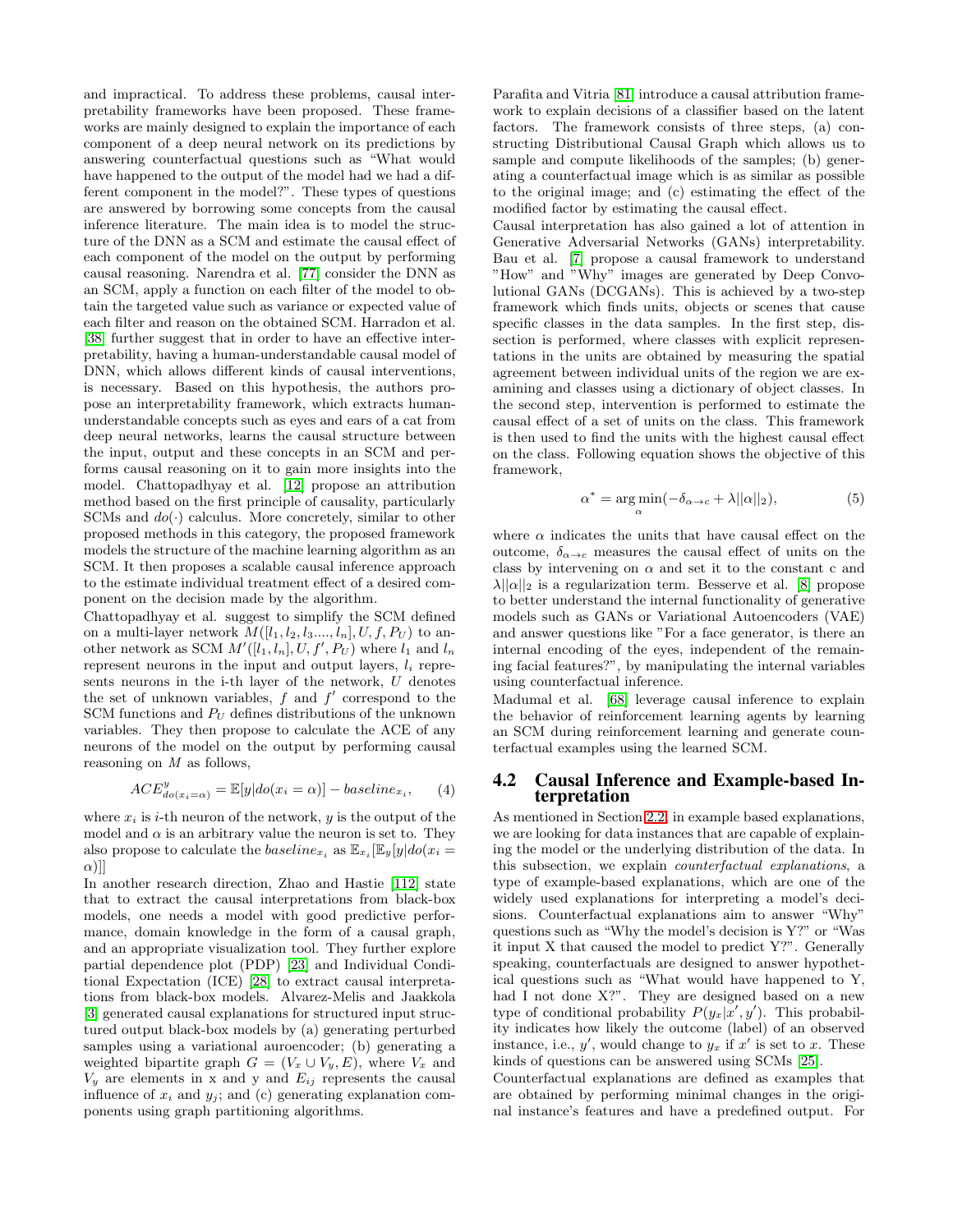example, what minimal changes can be made in a credit card applicant's features such that their application gets accepted. These explanations are human friendly because they are usually focused on a few number of features and therefore are more understandable. However, they suffer from the Roshomon effect [\[71\]](#page-14-18) which means there could be multiple true versions of explanations for a predefined outcome. To alleviate this problem, we could report all possible explanations, or find a way to evaluate all explanations and report the best one. Recently, several works have been proposed to generate counterfactual explanations. In order to generate counterfacutal examples, Wachter et al. [101] propose to minimize the mean squared error between the model's predictions and counterfactual outcomes as well as the distance between the original instances and their corresponding counterfactuals in the feature space. Eq. [\(6\)](#page-6-0) shows the objective function to achieve this goal,

<span id="page-6-0"></span>
$$
\argmin_{x_{cf}} \max_{\lambda} L(x, x_{cf}, y, y_{cf})
$$
  
\n
$$
L(x, x_{cf}, y, y_{cf}) = \lambda \cdot (\hat{f}(x_{cf}) - y_{cf})^2 + d(x, x_{cf}),
$$
\n(6)

where the first term indicates the distance between the model's prediction for the counterfactual input  $x_{cf}$  and the desired counterfactual output, while the second term indicates the distance between the actual instance features x and the counterfactual features  $x_{cf}$ .

Liu et al. [60] propose a generative model to generate counterfactual explanations for explaining a model's decisions using Eq. $(6)$ . Garth et al. [35] propose a method to generate counterfactual examples in a high dimensional setting. The method is proposed for credit application prediction via off-the-shelf interchangeable black-box classifiers. In the case of high dimensional feature space, the generated explanation might not be interpretable due to the existence of too many features. To alleviate the problem, the authors propose to reweigh the distance between the features of an instance and its corresponding counterfactual with the inverse median absolute deviation  $(Eq.(7))$  $(Eq.(7))$  $(Eq.(7))$ . This metric is robust to outliers and results in more sparse, and therefore, more explainable solutions.

<span id="page-6-1"></span>
$$
MAD_j = median_{i \in \{1, 2, ..., n\}}(|x_{i,j} - median_{l \in \{1, 2, ..., n\}}(x_{l,j})|)
$$
\n(7)

Goyal et al. [34] propose to generate counterfactual visual explanations for a query image  $I$  by using a distractor image  $I'$  which belongs to the class  $c'$  (a different class from the actual output of the classifier). To generate counterfactual explanations, the authors propose to detect spatial regions in  $I$  and  $I'$  such that replacing those regions in  $I$  with regions in  $I'$  results in system classifying the generated image as  $c'$ . In order to avoid trivial solutions such as replacing the entire image  $I$  with  $I'$ , authors propose to minimize the number of edits to transform  $I$  to  $I'$ . The proposed framework is shown in the following equation,

||a||<sup>1</sup>

$$
\min_{P,a} ||a||_1
$$
\n
$$
\text{s.t. } c' = \operatorname{argmax} g((1-a) \circ f(I) + a \circ Pf(I')) \quad (8)
$$
\n
$$
a_i \in \{0,1\} \,\forall i \text{ and } P \in \mathcal{P},
$$

where  $a \in \mathbb{R}^{hw}$  (*h* and *w* represent height and width of an image, respectively) is a binary vector which indicates whether the feature in  $I$  needs to be changed with the feature in I' (value 1) or not (value 0).  $P \in \mathbb{R}^{hw \times hw}$  is a

permutation matrix used to align spatial cells of  $f(I')$  with  $f(I), f(I)$  and  $f(I')$  correspond to spatial feature maps of I and I', respectively. Function  $g(.)$  represents the classifier and  $P$  is a set of all  $hw \times hw$  permutation matrices. Goyal et al. [33] propose to explain classifiers' decisions by measuring the *Causal Concept Effect* (CACE). CACE is defined as the causal effect of a concept (such as the brightness or an object in the image) on the prediction. In order to generate counterfactuals, authors leverage a VAE-based architecture. Hendricks et al. [45] propose a method to generate counterfactual explanations using multimodal information for video classification tasks. The proposed method in this work generates visual-linguistic explanations in two steps. First, it trains a classification model for which we would like to generate explanations. Then, in the second step, it trains a post-hoc explanation model by leveraging the output and mid-level features of the trained model in first the step. The explanation model predicts the counterfactuality score for all the negative classes (classes that the instance does not belong to according to the prediction model trained in the first step). The explanation model then generates explanations by maximizing the counterfactuality score between positive and negative classes.

Moore et al. [73] propose to leverage adversarial examples to generate counterfactual explanations. In order to generate plausible explanations, the number of changed features should be small. Moreover, some features such as age cannot be changed arbitrarily. For example, we cannot ask loan applicants to reduce their age. Therefore, to constrain the number of changed features and the direction of gradients in the generated adversarial examples, authors propose to mask the unwanted features and gradients in a way that only desired features change in the generated explanations. Kommiya et al. [76] propose to explain the decision of a machine learning framework by generating counterfactual examples which satisfy the following two criteria, (1) generated examples must be feasible given users conditions and context such as range for the features or features to be changed; (2) counterfactual examples generated for explanations should be as diverse as possible. In order to impose the diversity criterion, authors propose to either maximize the point-wise distance between examples in feature-space or leverage the concept from Determinantal point processes to select a subset of samples with the diversity constraint.

Van Looveren and Klaise [61] propose to leverage class prototypes to generate counterfactual explanations. They also claim that using class prototypes for counterfactual example generation accelerates the process. This work suggests that the generated examples by traditional counterfactual generation frameworks [101; 35] do not satisfy two main criteria: (1) they do not consider the training data manifold which may result in out-of-distribution examples, and (2) the hyperparameters in the framework should be carefully tuned in an appropriate range which could be time consuming. To solve the mentioned problems, the authors propose to add a reconstruction loss term (defined as  $L_2$  reocnstruction error between counterfactuals and an autoencoder trained on the training samples) as well as a prototype loss term, which is defined as  $L_2$  loss between the class prototype and the counterfactual samples, to the original objective function of counterfactual generation (Eq [\(6\)](#page-6-0)).

Rathi [86] generates counterfactual explanations using shapely additive explanations (SHAP).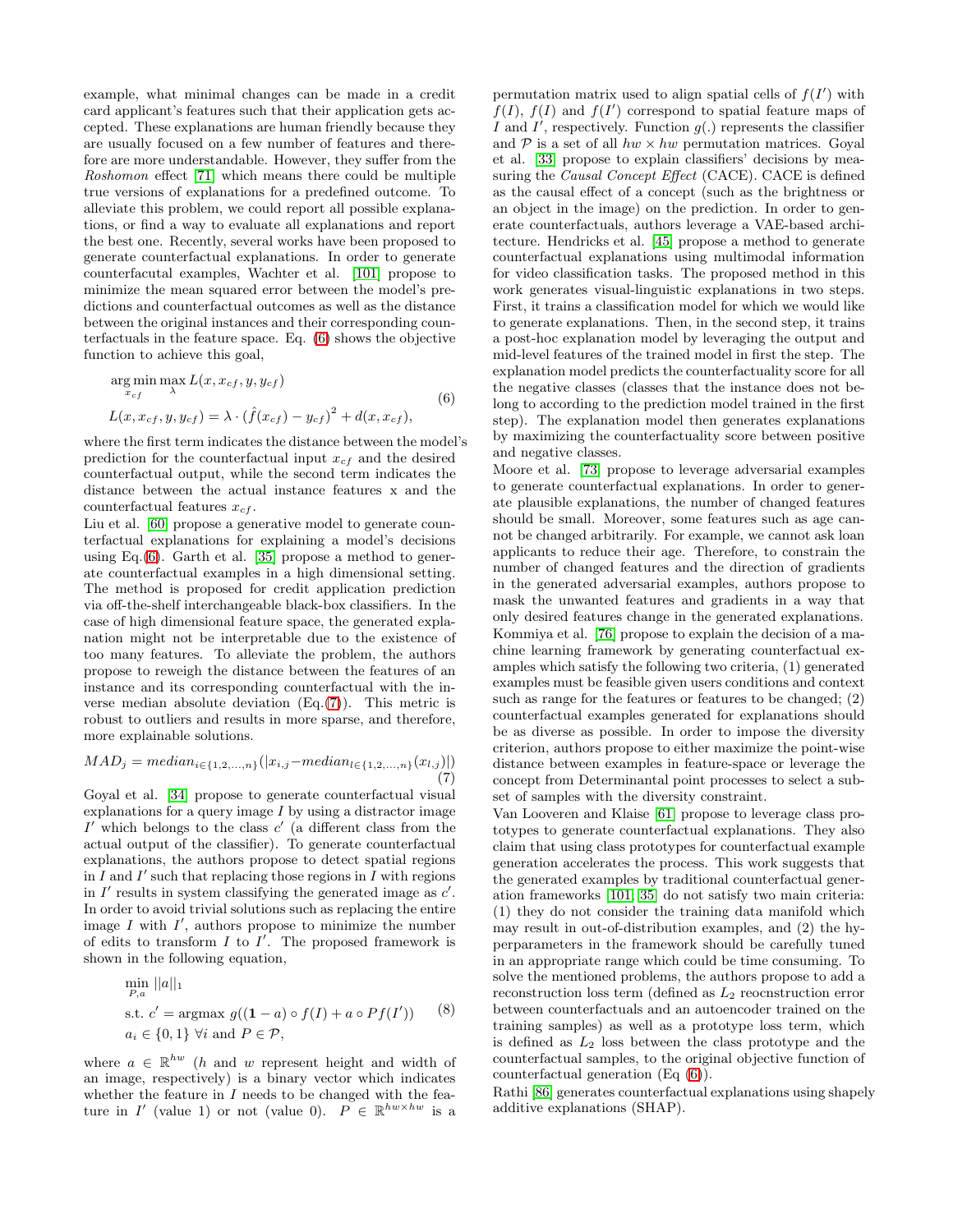Hendricks et al. [39] defined a method to generate natural language counterfactual explanations. The framework checks for evidences of a counterfactual class in the text explanation generated for the original input. It then checks if those factors exist in the counterfactual image and returns the existing ones.

## <span id="page-7-1"></span>4.3 Causal Inference and Fairness

Nowadays, politicians, journalists and researchers are concerned regarding the interpretability of model's decisions and whether they comply with ethical standards [\[31\]](#page-12-18). Algorithmic decision making has been widely utilized to perform different tasks such as approving credit lines, filtering job applicants and predicting the risk of recidivism [15]. Prediction of recidivism is used to determine whether to detain or free a person and therefore, it needs to be guaranteed that it does not discriminate against a group of people. Since conventional evaluation metrics such as accuracy does not take these into account, it is usually required to come up with interpretable models in order to satisfy fairness criteria. Recently, huge attention has been paid to incorporating fairness into decision making methods and its connection with causal inference. Kusner et al. [53] propose a new metric for measuring how fair decisions are based on counterfactuals. According to this paper, a decision is fair for an individual if the outcome is the same both in the actual world and a counterfactual world in which the individual belonged to a different demographic group. Kilbertus et al. [\[46\]](#page-13-15) address the problem from a data generation perspective by going beyond observational data. The authors propose to utilize causal reasoning to address the fairness problem by asking the question "What do we need to assume about the causal data generating process?" instead of "What should be the fairness criterion?".

Madras et al. [67] propose a causal inference model in which the sensitive attribute confounds both the treatment and the outcome. It then leverages deep learning techniques to learn the parameters of the model. Zhang and Bareinboim [\[109\]](#page-15-8) propose a metric (i.e., causal explanations) to quantitatively measure the fairness of an algorithm. This measure is based on three measures of transmission from cause to effect namely counterfactual direct (Ctf-DE), indirect (Ctf-IE), and spurious (Ctf-SE) effects as defined below. Given an SCM M, the counterfactual indirect effect of intervention  $X = x_1$  on  $Y = y$  (relative to baseline  $X = x_0$ ) conditioned on  $X = x$  with mediator  $W = W_{x_1}$  is defined as,

$$
IE_{x_0,x_1}(y|x) = P(y_{x_0,W_{x_1}}|x) - P(y_{x_0}|x)
$$
 (9)

the counterfactual direct effect of intervention  $X = x_1$  on Y (with baseline  $x_0$ ) conditioned on  $X = x$  is defined as,

$$
DE_{x_0,x_1}(y|x) = P(y_{x_1,W_{x_0}}|x) - P(y_{x_0}|x)
$$
 (10)

And finally, the spurious effect of event  $X = x_1$  on  $Y = y$ (relative to baseline  $x_0$ ) is defined as,

$$
SE_{x_0,x_1}(y|x) = P(y_{x_0}|x_1) - P(y|x_0)
$$
 (11)

#### 4.4 Causal Inference as Guarantee for Interpretability

Machine learning has had great achievements in medical, legal and economic decision making. Frameworks for these applications must satisfy the following two criteria: 1) they must be causal 2) they must be interpretable. For example,

in order to find the efficacy of a drug on patient's health, one needs to estimate the causal effect of the drug on patient's health status. Moreover, in order for the results to be reliable for doctors and experts, an explanation of how the decision has been made is necessary. Despite recent achievements in these two fields separately, not so many works have been done to cover both requirements simultaneously. Moreover, the state-of-the-art approaches in each field are incompatible and therefore can not be combined and used together. Kim and Bastani [49] propose a framework to bridge the gap between causal and interpretable models by transforming any algorithm into an interpretable individual treatment effect estimation framework. To be more specific, this work leverages the algorithm proposed in [\[92\]](#page-14-19) to learn an oracle function  $f$  which estimates the causal effect of a treatment for any observed instance and then learn an interpretable function  $f'$  to estimate  $f$ . They further provide a bound for the error produced by their framework.

In another line of research, causal interpretability has been used to verify the causal relationships in the data. Caruana et al. [\[11\]](#page-12-14) perform two case studies to discover the rules which show cases where generalized additive models with pairwise interactions  $(GA^2Ms)$  learn rules based on only correlations in the data and invade causal rules. They then propose to fix the learned rules based on domain experts knowledge.

Bastani et al. [\[88\]](#page-14-20) propose a decision tree based explanation method to generate global explanations for a blackbox model. Their proposed framework provides powerful insights into the data such as causal issues confirmed by the physicians previously.

#### <span id="page-7-0"></span>5. PERFORMANCE EVALUATION

In this section we provide a detailed review of evaluation methods and common datasets used to assess the interpretability of models for causal interpretablity. Evaluation of interpretability is a challenging task due to the lack of consensus definition of interpretability and understanding of humans from the concept. Evaluation of causal interpretability is even more challenging due to the lack of groundtruth data for causal explanations and verification of causal relationships. Therefore, it is important to have a unified guideline on how to evaluate the proposed models. Traditional interpretability of a model is usually measured with quantifiable proxies such as if a model is approximated using sparse linear models it can be considered interpretable. To evaluate the causal interpretability, researchers also came up with some proxy metrics such as size and diversity of the counterfactual explanation. In this section, we discuss all criteria defined for the "goodness" of both causal and traditional interpretations and proxy metrics to measure how good the proposed framework can generate these explanations.

#### 5.1 Datasets

In this section, we briefly introduce benchmark datasets commonly used to evaluate interpretable models. Depending on the the type of the data (i.e., text, image or tabular) different datasets are used to assess the interpretability . Some commonly used datasets for image are "ImageNet (ILSVRC)" [\[90\]](#page-14-21), "MNIST" [\[56\]](#page-13-16) and "PASCAL VOC dataset" [\[21\]](#page-12-19). While for text they experimented on "20 Newsgroup Dataset" [\[54\]](#page-13-17), "Yelp" [\[107\]](#page-15-9), "IMDB" [\[43\]](#page-13-18) and "Amazon" [\[5\]](#page-11-7) reviews. "UCI repository" [\[97\]](#page-14-22) consists of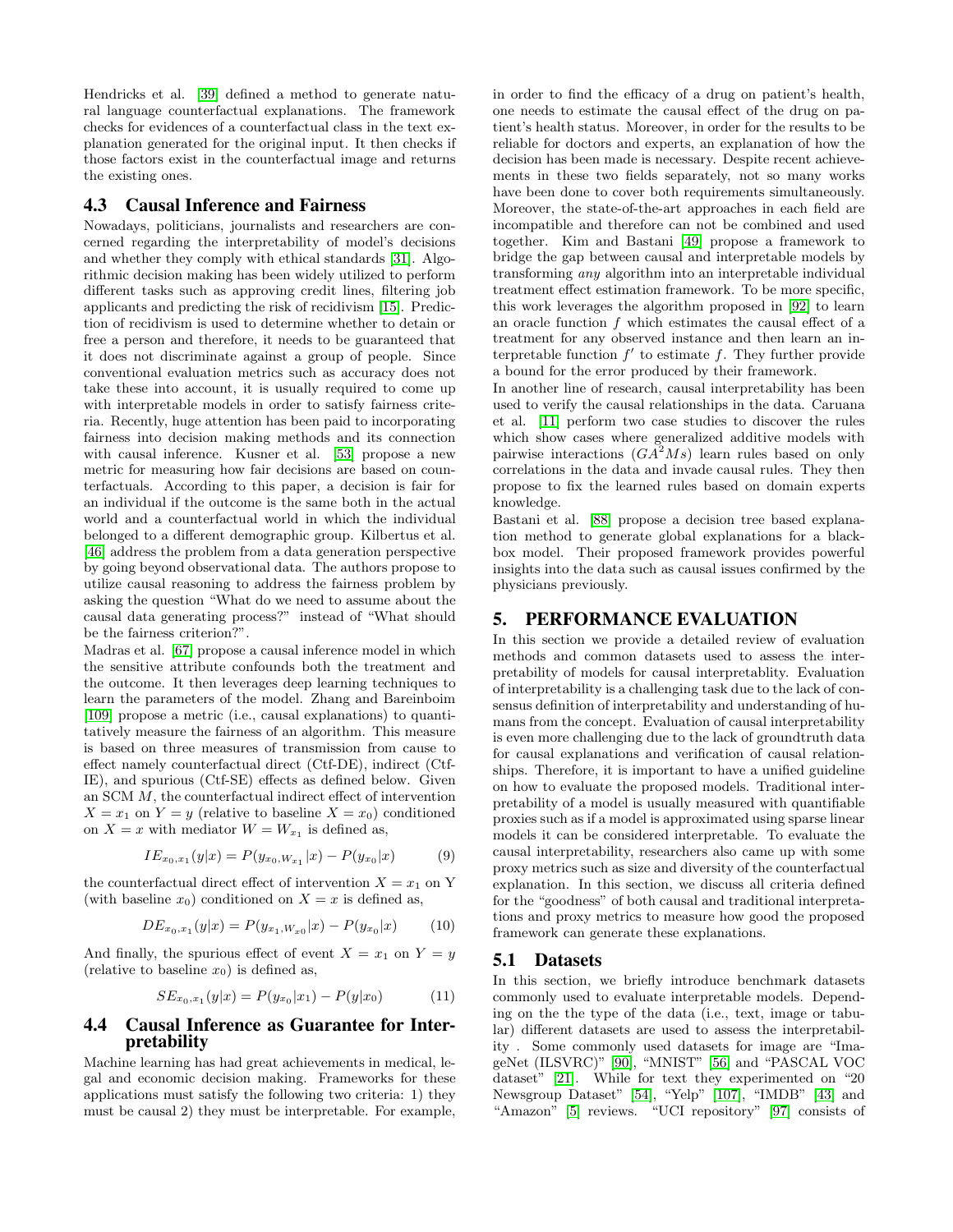some tabular datasets that were used by the litreture such as "Spambase", "Insurance", "Magic", "Letter", and "Adult" datasets. In order to explain the outcome of the test sample, the explanations are provided by the model. For instance, in the case of image data, those patches of the images that are mostly responsible for the class label were selected. For the text data, words involved in the final decision are made bold with different shades of color, which represent the degree of their involvement. In addition to the mentioned datasets, there are some datasets commonly used to evaluate the causal interpretable frameworks. In the following, we list common datasets used for the evaluation of causal interpretability.

- German loan dataset [\[19\]](#page-12-20). This dataset contains 1000 observations of loan applicants which contains, numeric, categorical and ordinal attributes.
- LendingClub. This dataset<sup>[2](#page-8-0)</sup> contains 5 years of loan records (2007-2011) given by LendingClub company. After preprocessing, it contains 8 features, namely, employment years, annual income, number of open credit accounts, credit history, loan grade as decided by LendingClub, home ownership, purpose, and the state of residence in the United States. .
- *COMPAS*. Collected by ProPublica [\[22\]](#page-12-21) for analysis purposes on recidivism decisions in the United States, after preprocessing, this data contains 5 features, namely, bail applicant's age, gender, race, prior count of offenses, and degree of criminal charge.

Unfortunately, datasets used for this purpose are not specifically designed for causal interpretability and do not contain the groundtruth that captures the causal aspect of the model such as counterfactual explanations or the ACE of different components of the model on the final decision. On the other hand, there are existing benchmark datasets specifically designed for evaluating tasks in causal inference. Cheng et al. [\[58\]](#page-13-19) provide a comprehensive survey on benchmark datasets for different causal tasks.

## 5.2 Evaluation Metrics

In order to assess the performance of a causal interpretable framework, authors are required to evaluate the interpretability of generated explanations from two aspects, (1) the quality of the generated explanations, i.e., are generated explanations interpretable to humans?; and (2) are the generated explanations causal? In the following two subsections, we provide comprehensive guidelines and metrics on how to answer these questions.

#### *5.2.1 Interpretability Evaluation Metrics*

Evaluating the interpretability of a machine learning model is usually a challenging task. Interpretable frameworks often evaluate their methods via two main perspectives, (1) how well the generated explanations by the method match the human expectation from different aspects; (2) how well the generated explanations are without using any human subjects. Thus, we will categorize different assessment methods based on the aforementioned perspectives and provide some examples of experiments conducted by the researchers.

Human Subject-Based Evaluation Metrics. Part of the research in interpretability aims to let humans understand the reasons behind the outcome of a product. Accordingly, experiments carried out by the researchers usually answer the following questions:

- By providing two different models, can the explanations help users choose the better classifier in terms of generalizability? This will help us to investigate whether the explanations can be used to decide which model is better. Ribeiro et al. [\[89\]](#page-14-5) used human subjects from "Amazon Mechanical Turk" (AMT) to choose between two models, one that generalizes better than the other while its accuracy was lower on cross validation. With the provided explanations, the subjects were able to choose the more generalized model 89% of the time.
- With explanations provided by the interpretable methods for a particular sample, can a user correctly predict the outcome of that sample? This is also called "Forward Simulation/Prediction" by Doshi-Velez and Kim [\[17\]](#page-12-3). We can verify the explanations actually defines the output we are looking for.
- Based on the explanations, do users trust the classifier to be used in real-world applications? Selvaraju et al. [\[91\]](#page-14-11) evaluated the trust by asking 54 AMT workers to rate the reliability of the models via a 5-point scale questionnaire. A sample along with its explanations were demonstrated to subjects for two different models, AlexNet and VGG-16 (VGG-16 is known to be more reliable than AlexNet). Moreover, only those instances that provided the same prediction and were aligned with the ground truth label were considered. The results of the evaluation shows that with the proposed explanation the subjects trust the model that generalizes better (VGG-16).
- Do the resulted explanations match human intuition? The model is described to human subjects in detail and they were asked to provide insights about the outcome of the model (human-produced explanations). The test assumes that the explanations provided by the human should be aligned with one that the model provides [\[66\]](#page-13-8). Moreover, experts in a specific field (e.g., doctors) can also be used to provide the explanations (e.g., important factors/symptoms) on the task (e.g., recognizing the disease).
- Given two different explanations from different algorithms, which one provides a better quality explanation? This is also known as "Binary Forced Choice" evaluation metric [\[17\]](#page-12-3). This test can be used to compare the different explanations from different interpretable models.

Non-human Based Evaluation Metrics. Multiple factors such as human fatigue, improper practice sessions and incentive costs can affect experimental results when humansubject evaluation metrics are used. Hence, it is important to conduct other evaluation metrics.

• How much a proposed interpretable model recovers the important features of the data for a certain prediction task? This requires the important features to be

<span id="page-8-0"></span> $^{2}$ <https://www.lendingclub.com/info/download-data.action>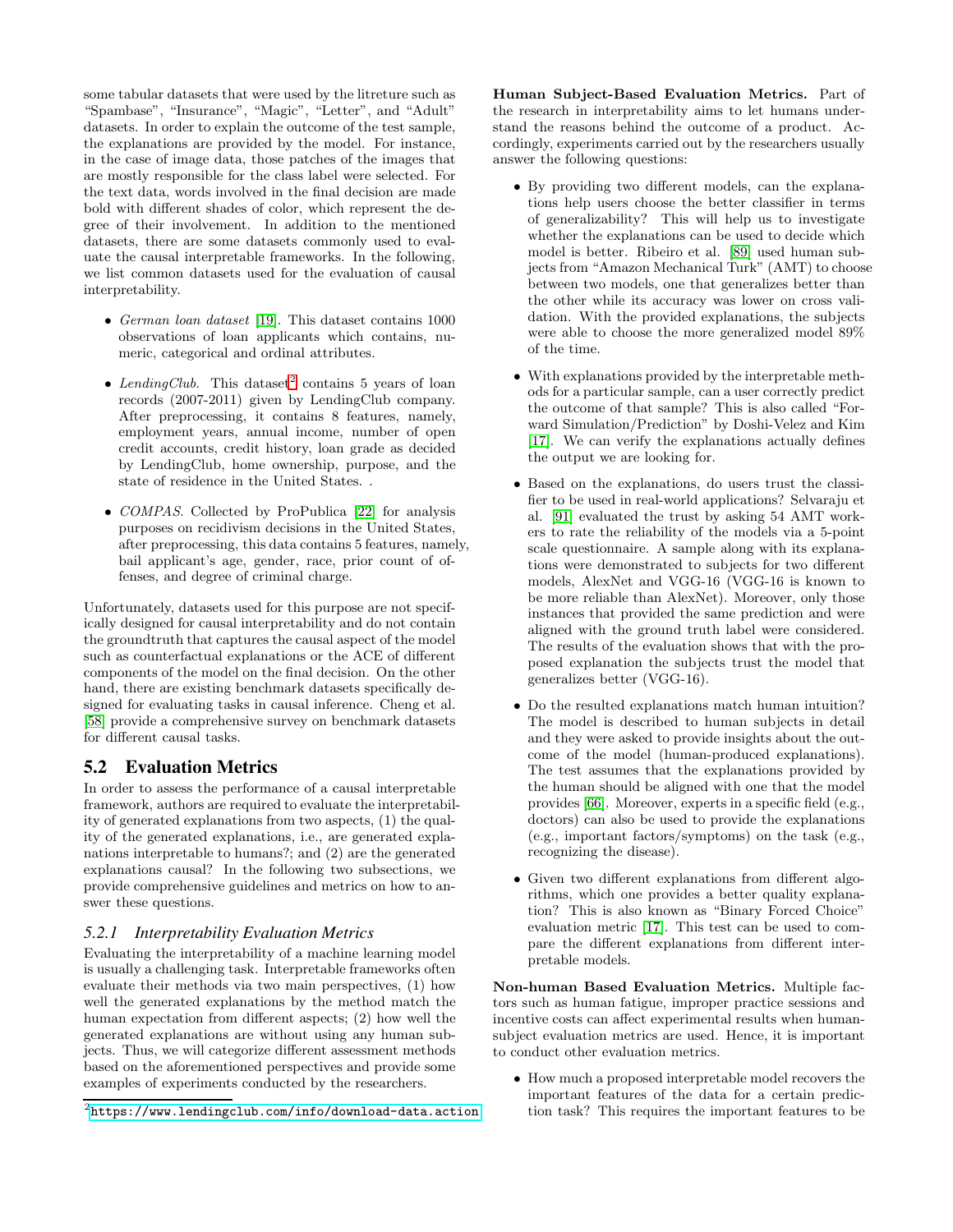|                | Countrfactual<br>Property            | <b>Description of Property</b>                                                                                                                                          | <b>Evaluation Metrics</b>                                                                                                                                                                                                                                                                                                                                                |
|----------------|--------------------------------------|-------------------------------------------------------------------------------------------------------------------------------------------------------------------------|--------------------------------------------------------------------------------------------------------------------------------------------------------------------------------------------------------------------------------------------------------------------------------------------------------------------------------------------------------------------------|
| 1              | Sparsity/Size                        | Perturbation which transforms $x$<br>to $x_{cf}$ should be small                                                                                                        | Elastic net loss term $(EN(\delta) = \beta.   \delta  _1 +   \delta  _2^2)$ [61]<br>Counting number of altered features manually [35]                                                                                                                                                                                                                                    |
| $\overline{2}$ | Interpretability                     | Counterfactual explanations<br>should lie close to data manifold                                                                                                        | Ratio of the reconstruction errors of counterfactual gen-<br>erator trained only on the counterfactual class and coun-<br>terfactual generator trained on the <i>original</i> class [61]<br>Ratio of the reconstruction errors of counterfactual gen-<br>erator trained only on the counterfactual class and coun-<br>terfactual generator trained on the all class [61] |
| 3              | Proximity                            | Counterfactual<br>explanations<br>should be as similar as possible to<br>the original instance                                                                          | Proximity $=-\frac{1}{k}\sum_{i=1}^{k} dist(x_{cf_i}, x)$ [76]                                                                                                                                                                                                                                                                                                           |
| $\overline{4}$ | Speed                                | Generating counterfactuals should<br>be fast enough to be deployable in<br>real-world applications                                                                      | Measure the time and number of gradient updates $ 61 $                                                                                                                                                                                                                                                                                                                   |
| 5              | Diversity                            | Counterfatual explanations gener-<br>ated for a data instance should be<br>different from each other                                                                    | Diversity = $\frac{1}{ C_k ^2} \sum_{i=1}^{k-1} \sum_{j=i+1}^{k} dist(x_{cf_i}, x_{cf_j})$ [76]                                                                                                                                                                                                                                                                          |
| 6              | Visual-Linguistic<br>Counterfactuals | Visual explanation is the region<br>which retains high positiveness or<br>negativeness (i.e., on the model<br>prediction for specific positive or<br>negative classes). | Measure how the output of the target classifier changes<br>corresponding to the negative class when a specific region<br>is removed from the input using accuracy $[45]$ .                                                                                                                                                                                               |
|                |                                      | Linguistic explanation is compati-<br>ble to the visual counterpart.                                                                                                    | Measure how the output of the target classifier changes<br>corresponding to the negative class when a specific region<br>is removed from the input using accuracy [45].                                                                                                                                                                                                  |

<span id="page-9-0"></span>Table 1: A summary of evaluation metrics for counterfactual explanations

known beforehand. We should verify that the model will pick up the important features of the data. One simply can use any base method introduced in section *[2.2.1](#page-1-4)* as a proxy model to extract the important features. The fraction of these important features recovered by the interpretable method can be used as an evaluation score [\[89\]](#page-14-5).

- How locally faithful the proposed method is compared to the original model (fidelity)? Lack of fidelity will result in a limited insight to the original model [\[104\]](#page-15-10). In convolutional neural network, one common approach is the image occlusion. The pixels that the interpretable method defines as important will be masked to see whether it reflects on the classification score or not [\[91;](#page-14-11) [108\]](#page-15-5).
- How consistent the explanations are for the similar instances with the same class label? The explanations should not be significantly different for samples with the same label with a slightly different features. This instability could be the result of a high variance as well as the non-deterministic components of the explanation method [\[72\]](#page-14-23).

#### *5.2.2 Causal Evaluation Metrics*

Due to the lack of groundtruth for causal explanations, to verify the causal aspect of the proposed framework, we need to quantify the desired characteristics of the model and measure the "goodness" of them via some predefined proxy metrics. In the following, we go over the existing metrics to evaluate the proposed causal interpretable frameworks for different categories of causal interpretability.

Counterfactual Explanations Evaluation Metrics. Existing approaches for causal interpretability are mostly based on generating counterfactual explanations. For such approaches, the causal interpretability is often measured through the goodness of generated counterfactual explanation. As mentioned in section [4,](#page-4-1) a counterfactual explanation is the highest level of explanation and therefore, we can claim that if an explanation is a counterfactual explanation and is generated by considering causal relationships, it is indeed explainable. However, due to the lack of groundtruth for counterfactuals, we are unable to measure if the generated explanations are generated based on causal relationships. Therefore, to measure the "goodness" of counterfactual explanations, we suggest to conduct experiments to (1) measure the interpretability of the explanations using the metrics designed for interpretability; and (2) evaluate the conterfactuals themselves by measuring different characteristics of them. An interpretable Counterfatual explanation should have the following characteristics:

- The model prediction on the counterfactual sample  $(x_{cf})$  needs to be close to the predefined output for counterfactual explanation.
- The perturbation  $\delta$  changing the original instance x into  $x_{cf} = x + \delta$  should be sparse. In other words, size of counterfactual (i.e., number of features) should be small.
- A counterfactual explanation  $x_{cf}$  is considered interpretable if it lies close to the models training data distribution.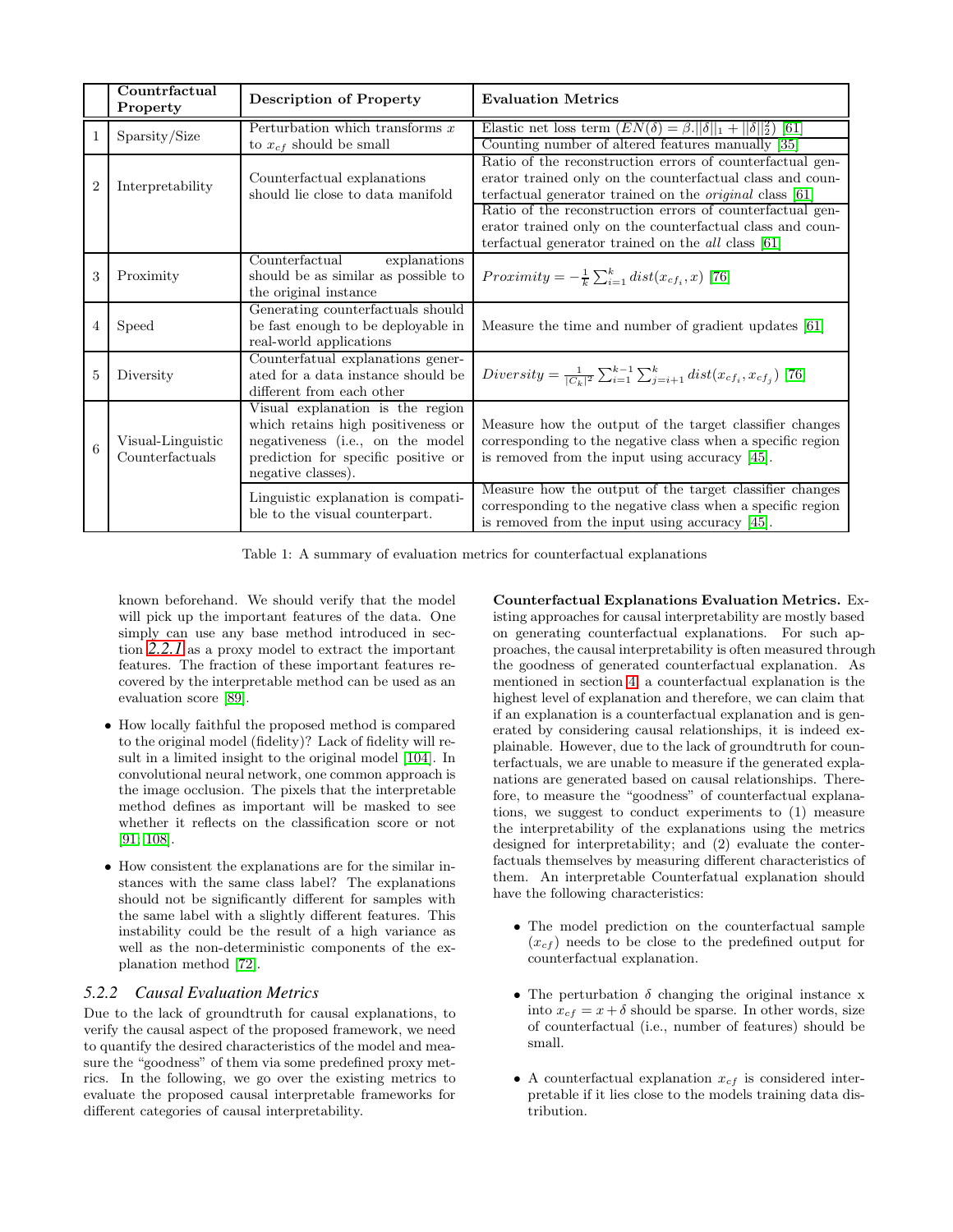- The counterfactual instance  $x_{cf}$  needs to be found fast enough to ensure it can be used in a real life setting.
- Counterfatual explanations generated for a data instance should be different from each other. In other words, counterfactual explanations should be diverse.
- Visual-linguistic counterfactual explanations must satisfy the following two criteria, (1) Visual explanation is the region which keeps high positiveness/negativeness on the model prediction for specific positive/negative classes; (2) Linguistic explanation should be compatible to the visual counterpart in the generated visual explanations.

Below, we briefly discuss these evaluation metrics designed to assess aformentioned characteristics of a counterfactual explanation:

To evaluate the sparsity of the generated counterfactual examples, Mc Grath et al. [35] measures the size of a generated example by counting the number of features each example consists of. Van Looveren and Klaise [61] use elastic net loss term  $EN(\delta) = \beta ||\delta||_1 + ||\delta||_2^2$  where  $\delta$  is the distance between the original instance and its generated counterfactual example and  $\beta$  is the hyperparameter.

In order for counterfactual explanations to be interpretable, they need to be close to the data manifold. Looveren and Klaise improves this criterion by suggesting that the counterfactuals are interpretable if they are close to the data manifold of the counterfactual class [61]. To measure the interpretability defined above, Looveren and Klaise propose to measure the ratio of the reconstruction errors when the model used for generating counterfactuals is trained only on the counterfactual class vs when it is trained on the original class [61]. The proposed metric is shown in the following equation,

$$
IM1(AE_i, AE_{t_0}, x_{cf}) = \frac{||x_0 + \delta - AE_i(x_0 + \delta)||_2^2}{||x_0 + \delta - AE_{t_0}(x_0 + \delta)||_2^2 + \epsilon}
$$
(12)

Where  $AE_i$  and  $AE_{t_0}$  represent the autoencoders used to generate the counterfacutals trained on the class i (counterfactual class) and class  $t_0$  (the original class), respectively. We let  $x_{cf}$  and  $x_0$  be the counterfactual explanation and the original sample. In addition,  $\delta$  denotes the distance between the original and counterfactual samples. A lower value of IM1 shows that counterfactual examples can be better reconstructed from the autoencoder trained on the counterfactual class in comparison to the autoencoder trained on the original class. This implies that the generated counterfactuals are closer to the counterfactual class data manifold. Another metric proposed by [61] measures how similar the generated counterfactuals are when generated using the autoencoder trained on only counterfactuals vs the autoencoder trained on all classes. The metric is shown in the following equation,

$$
IM2(AE_i, AE_{t_0}, x_{cf}) = \frac{||AE_i(x_0 + \delta) - AE(x_0 + \delta)||_2^2}{||x_0 + \delta||_1 + \epsilon}
$$
(13)

A lower value of IM2 shows that counterfactuals generated by both autoencoders trained on all classes and counterfactuals are more similar. This implies that the generated counterfactual distribution is as good as the distribution over all classes.

Generated counterfactual explanations can be used to measure users' understanding of a machine learning model's local decision boundary. Mothilal et al. [76] propose to mimic users' understanding of a model's local decision boundaries by, (a) constructing an auxiliary classifier on both original inputs and counterfactual examples; and (b) measuring how well it mimics the actual decision boundaries. More specifically, they train a 1-nearest neighbor (1-NN) classifier on both the original and the counterfactual samples to predict the class of new inputs. The accuracy of this model is then compared with the accuracy of the original model.

The definition of counterfactual explanations implies that generated explanations should be as similar as possible to the original instance. In order to evaluate the proximity between original samples and counterfactual explanations, Mothilal et al. [76] defines proximity as Eq. [\(14\)](#page-10-0),

$$
Proximity = -\frac{1}{k} \sum_{i=1}^{k} dist(x_{cf_i}, x)
$$
 (14)

<span id="page-10-0"></span>In order to be able to calculate the proximity for both categorical and continuous features, the authors further propose two metrics to calculate the proximity for categorical and continuous features. For continuous features, the proximity is defined as the mean of feature-wise  $L_1$  distances between the original sample and counterfactuals divided by the median absolute deviation (MAD) of the features values in the training set. For categorical features, disctance function is calculated such that for each categorical feature it assigns 1 if the feature differs from the original feature and otherwise it assigns 0.

In order to gauge the speed of generating counterfactual explanations, Looveren and Klaise [61] measure the time and the number of gradient updates until the desired counterfactual explanation is generated.

Diversity of generated counterfactuals is measured via measuring feature-wise distances between each pair of counterfactual examples and calculating diversity as the mean of the distances between each pair of examples [76]. Eq. [\(15\)](#page-10-1) illustrates the measure used for diversity.

<span id="page-10-1"></span>
$$
Diversity = \frac{1}{|C_k|^2} \sum_{i=1}^{k-1} \sum_{j=i+1}^{k} d(x_{cf_i}, x_{cf_j})
$$
(15)

Where  $C_k$  represents a set of k counterfactuals generated for the original input,  $x_{cf_i}$  and  $x_{cf_j}$  are the i-th and j-th counterfactuals in the set  $C_k$ .

Kanehira et al. [45] propose metrics to evaluate visuallinguistic counterfactual explanations to ensure, (a) visual explanations keep possession of high positiveness/negativeness on the model predictions for positive/negative classes; (b) linguistic explanations are compatible with their corresponding visual explanations. To measure if the generated examples meet these criteria, authors in [45] propose two metrics based on the accuracy. More specifically, to check for the first condition, they investigate how the output of the target classifier changes towards the negative class when a specific region is removed from the input. To measure the second criterion, for each output pair (s, R) they examine how the region R makes the concept s distinguishable by humans. To measure this quantitatively, they compute the accuracy by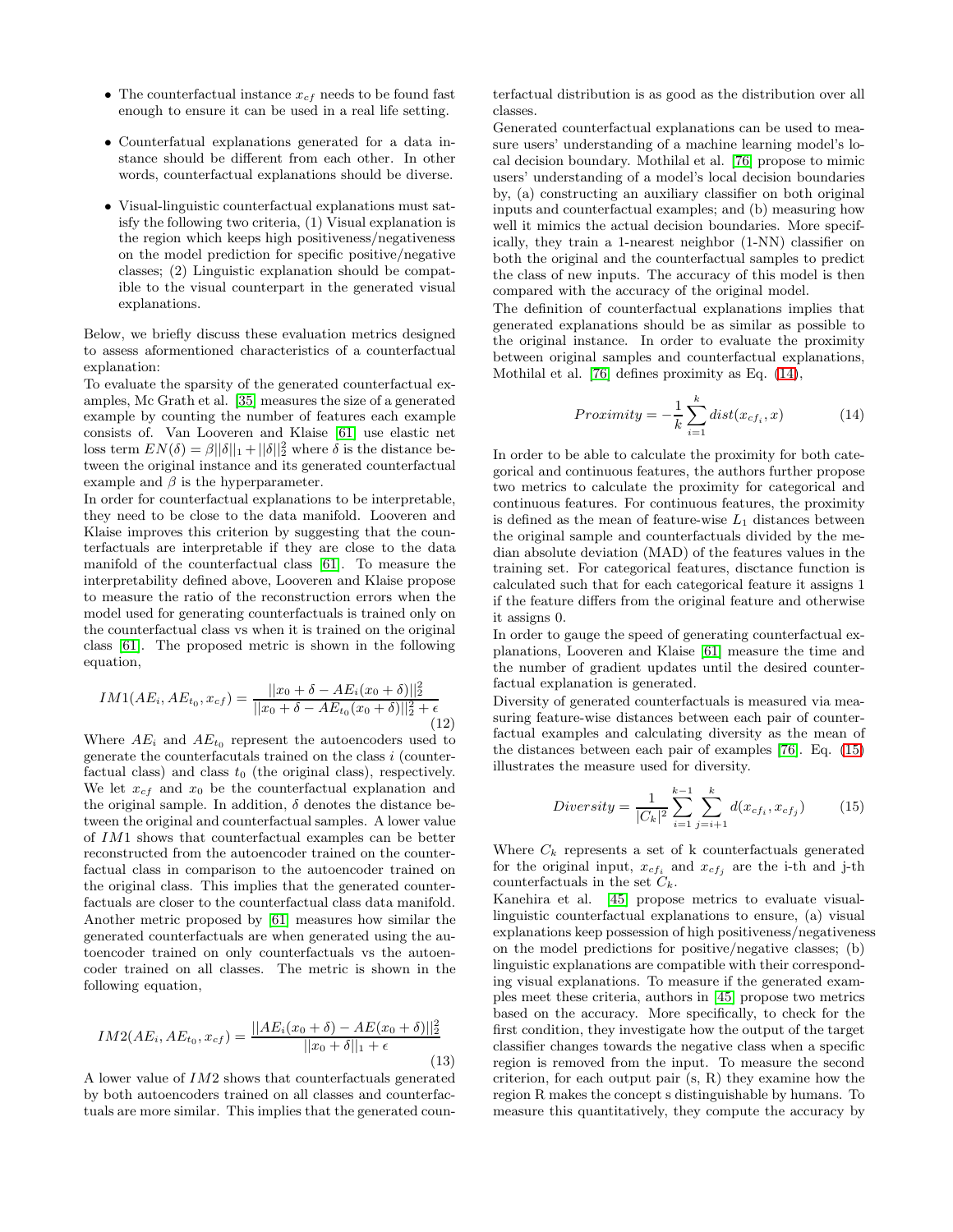| Overview of interpretable models and their categories |                                            |                            |                                                         |  |  |  |
|-------------------------------------------------------|--------------------------------------------|----------------------------|---------------------------------------------------------|--|--|--|
|                                                       | Interpretable Models: [106], [103],        |                            | Model-based: [77], [38], [12], [8], [112], [81], [7], 1 |  |  |  |
| Traditional                                           | [64], [102], [65], [105], [50], [13], [40] | Causal<br>Interpretability | Example-based: [35], [45], [39], [101], [76], [86],     |  |  |  |
| Interpretability                                      |                                            |                            | $[73]$ , [61], [60], [33], [34]                         |  |  |  |
|                                                       | Post-hoc: [47], [89], [66], [93], [91],    |                            | Fairness: $[53]$ , $[46]$ , $[67]$ , $[109]$            |  |  |  |
|                                                       | [108], [20], [16], [96], [62]              |                            | Guarantee: [49], [17], [88]                             |  |  |  |

<span id="page-11-8"></span>Table 2: A summary of the state-of-the-art frameworks for each type of interpretability

utilizing bounding boxes for each attribute in the test set. More specifically, IoU (intersection over union) between a given R and all bounding boxes  $R_0$  corresponding to attribute  $s_0$  is calculated. Then the accuracy is measured by selecting the the attribute  $s_0$  with the largest IoU score and checking its consistency with s a counterpart of R.

Table [1](#page-9-0) summarizes evaluation metrics for counterfactulas explanations based on the properties of the generated examples.

Model-based Evaluation Metrics. Due to the lack of evaluation groundtruth for representing the actual effect of each component of the model on its final decisions, evaluation for this type of models is still an open problem. One common way of evaluating such models is to report the most important components of a model by measuring their causal effects on the outcome of the model [38; 77]. Chattopadhyay et al. also used the causal attribution of each neuron on the output to visualize the local decisions of the model by saliency map. Moreover, to further investigate how well the model estimates the ACE, they proposed to run the model on datasets for causal effect estimations [12].

Causal Fairness Evaluation. Evaluation of causal fairness models is a challenging task. Papers in this field usually assess the performance of the model for detecting discrimination. Zhang et al. leverage direct, indirect and spurious effect measures (defined in section [4.3\)](#page-7-1) to detect and explain discrimination [\[109\]](#page-15-8). However, to the best of our knowledge, no quantitative measure of causality of a fairness algorithm existis.

## 6. CONCLUSION

In this survey, we introduce the problem of interpretability in machine learning. We view the problem from two perspectives, (1) Traditional interpretability algorithms; (2) causal interpretability algorithms. However, the primary focus of the survey is on causal frameworks. We first provide different definitions of interpretability, then review the state-of-the-art methods in both categories and point out the differences between them. Each type of interpretable models is further subdivided into other sub categories to provide readers with better overview of existing directions and approaches in the field. More conceretely, for traditional methods, we divide existing work into inherently interpretable models and post-hoc intrerpretability. For causal models, we divide the existing works into the following four categories: counterfactual examples, model-based interpretability, causal models in fairness and interpretability for verifying causal relationships. We also address the challenging problem of evaluating interpretable models , explain existing metrics in detail and categorize them based on the scenarios they are designed for. Table [2](#page-11-8) summarizes state-of-the-art methods which belong to each category of interpretability.

## ACKNOWLEDGEMENTS

We would like to thank Andre Harrison for helpful comments.

## <span id="page-11-4"></span>7. REFERENCES

- [1] A. Aamodt and E. Plaza. Case-based reasoning: Foundational issues, methodological variations, and system approaches. AI communications, 7(1):39–59, 1994.
- <span id="page-11-3"></span>[2] J. Adebayo, J. Gilmer, M. Muelly, I. Goodfellow, M. Hardt, and B. Kim. Sanity checks for saliency maps. In Advances in Neural Information Processing Systems, pages 9505–9515, 2018.
- <span id="page-11-6"></span>[3] D. Alvarez-Melis and T. Jaakkola. A causal framework for explaining the predictions of black-box sequenceto-sequence models. In Proceedings of the 2017 Conference on Empirical Methods in Natural Language Processing, pages 412–421, Copenhagen, Denmark, Sept. 2017. Association for Computational Linguistics.
- <span id="page-11-0"></span>[4] J. Angwin, J. Larson, L. Kirchner, and S. Mattu. Machine bias. https://www.propublica.org/article/machine-bias-risk-asses Mar 2019.
- <span id="page-11-7"></span>[5] AWS. Amazon customer reviews dataset. <https://s3.amazonaws.com/amazon-reviews-pds/readme.html>, 2020.
- <span id="page-11-2"></span>[6] D. Bahdanau, K. Cho, and Y. Bengio. Neural machine translation by jointly learning to align and translate. arXiv preprint arXiv:1409.0473, 2014.
- [7] D. Bau, J. Zhu, H. Strobelt, B. Zhou, J. B. Tenenbaum, W. T. Freeman, and A. Torralba. GAN dissection: Visualizing and understanding generative adversarial networks. CoRR, abs/1811.10597, 2018.
- [8] M. Besserve, R. Sun, and B. Schölkopf. Counterfactuals uncover the modular structure of deep generative models. CoRR, abs/1812.03253, 2018.
- <span id="page-11-1"></span>[9] D. Boyd and K. Crawford. Critical questions for big data: Provocations for a cultural, technological, and scholarly phenomenon. Information, communication  $&\text{ society}, 15(5):662-679, 2012.$
- <span id="page-11-5"></span>[10] O. Boz. Extracting decision trees from trained neural networks. In Proceedings of the eighth ACM SIGKDD international conference on Knowledge discovery and data mining, pages 456–461. ACM, 2002.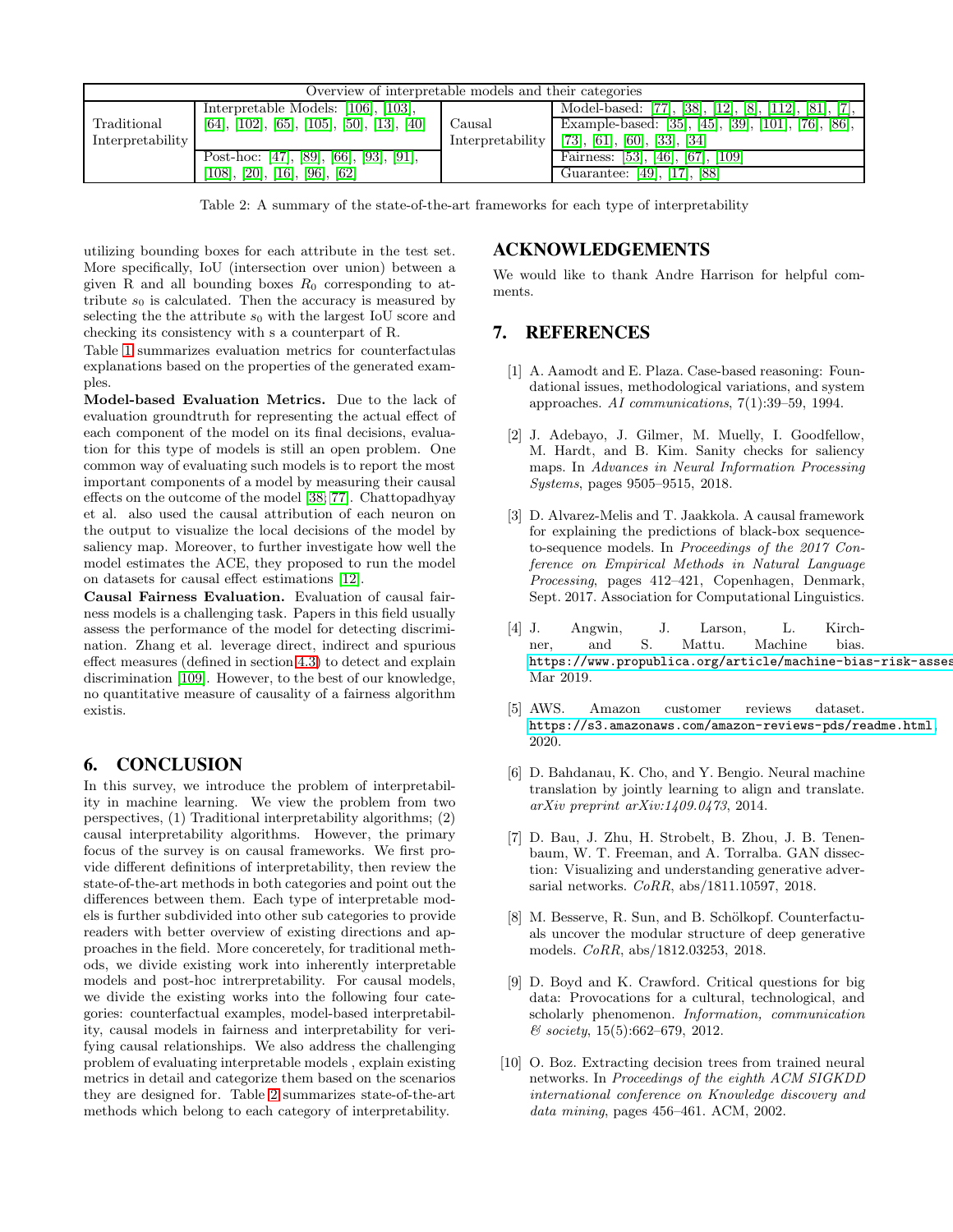- <span id="page-12-14"></span>[11] R. Caruana, Y. Lou, J. Gehrke, P. Koch, M. Sturm, and N. Elhadad. Intelligible models for healthcare: Predicting pneumonia risk and hospital 30-day readmission. In Proceedings of the 21th ACM SIGKDD International Conference on Knowledge Discovery and Data Mining, KDD '15, pages 1721–1730, New York, NY, USA, 2015. ACM.
- [12] A. Chattopadhyay, P. Manupriya, A. Sarkar, and V. N. Balasubramanian. Neural network attributions: A causal perspective. CoRR, abs/1902.02302, 2019.
- <span id="page-12-7"></span>[13] X. Chen, Y. Duan, R. Houthooft, J. Schulman, I. Sutskever, and P. Abbeel. Infogan: Interpretable representation learning by information maximizing generative adversarial nets. In Advances in neural information processing systems, pages 2172–2180, 2016.
- <span id="page-12-10"></span>[14] W. Cheng, Y. Shen, L. Huang, and Y. Zhu. Incorporating interpretability into latent factor models via fast influence analysis. In Proceedings of the 25th ACM SIGKDD International Conference on Knowledge Discovery & Data Mining, pages 885–893. ACM, 2019.
- [15] A. Chouldechova. Fair prediction with disparate impact: A study of bias in recidivism prediction instruments. CoRR, abs/1703.00056, 2017.
- <span id="page-12-12"></span>[16] M. Craven and J. W. Shavlik. Extracting treestructured representations of trained networks. In Advances in neural information processing systems, pages 24–30, 1996.
- <span id="page-12-3"></span>[17] F. Doshi-Velez and B. Kim. Towards a rigorous science of interpretable machine learning. arXiv preprint arXiv:1702.08608, 2017.
- <span id="page-12-5"></span>[18] M. Du, N. Liu, and X. Hu. Techniques for in-<br>terpretable machine learning.  $arXiv$  preprint terpretable machine learning. arXiv preprint arXiv:1808.00033, 2018.
- <span id="page-12-20"></span><span id="page-12-11"></span>[19] D. Dua and C. Graff. UCI machine learning repository, 2017.
- [20] D. Erhan, Y. Bengio, A. Courville, and P. Vincent. Visualizing higher-layer features of a deep network. University of Montreal, 1341(3):1, 2009.
- <span id="page-12-19"></span>[21] M. Everingham, L. Van Gool, C. K. I. Williams, J. Winn, and A. Zisserman. The pascal visual object classes (voc) challenge. International Journal of Computer Vision, 88(2):303–338, June 2010.
- <span id="page-12-21"></span>[22] A. Flores, K. Bechtel, and C. Lowenkamp. False positives, false negatives, and false analyses: A rejoinder to machine bias: Theres software used across the country to predict future criminals. and its biased against blacks.. Federal probation, 80, 09 2016.
- <span id="page-12-16"></span>[23] J. H. Friedman. Greedy function approximation: a gradient boosting machine. Annals of statistics, pages 1189–1232, 2001.
- <span id="page-12-13"></span>[24] N. Frosst and G. Hinton. Distilling a neural network into a soft decision tree. arXiv preprint arXiv:1711.09784, 2017.
- <span id="page-12-2"></span>[25] L. Gerson Neuberg. Causality: models, reasoning, and inference, by judea pearl, cambridge university press, 2000. Econometric Theory, 19:675–685, 08 2003.
- <span id="page-12-8"></span>[26] A. Ghorbani, A. Abid, and J. Zou. Interpretation of neural networks is fragile. In Proceedings of the AAAI Conference on Artificial Intelligence, volume 33, pages 3681–3688, 2019.
- <span id="page-12-4"></span>[27] L. H. Gilpin, D. Bau, B. Z. Yuan, A. Bajwa, M. Specter, and L. Kagal. Explaining explanations: An overview of interpretability of machine learning. In 2018 IEEE 5th International Conference on Data Science and Advanced Analytics (DSAA), pages 80– 89. IEEE, 2018.
- <span id="page-12-17"></span>[28] A. Goldstein, A. Kapelner, J. Bleich, and E. Pitkin. Peeking inside the black box: Visualizing statistical learning with plots of individual conditional expectation. Journal of Computational and Graphical Statistics,  $24(1):44-65$ ,  $2015$ .
- <span id="page-12-6"></span>[29] I. Goodfellow, Y. Bengio, and A. Courville. Deep Learning. MIT Press, 2016.
- <span id="page-12-1"></span>[30] I. J. Goodfellow, J. Shlens, and C. Szegedy. Explaining and harnessing adversarial examples. arXiv preprint arXiv:1412.6572, 2014.
- <span id="page-12-18"></span>[31] B. Goodman and S. Flaxman. Eu regulations on algorithmic decision-making and a "right to explanation", 2016. cite arxiv:1606.08813Comment: presented at 2016 ICML Workshop on Human Interpretability in Machine Learning (WHI 2016), New York, NY.
- <span id="page-12-0"></span>[32] B. Goodman and S. Flaxman. European union regulations on algorithmic decision-making and a right to explanation. AI Magazine, 38(3):50–57, 2017.
- [33] Y. Goyal, U. Shalit, and B. Kim. Explaining classifiers with causal concept effect (cace). CoRR, abs/1907.07165, 2019.
- [34] Y. Goyal, Z. Wu, J. Ernst, D. Batra, D. Parikh, and S. Lee. Counterfactual visual explanations. CoRR, abs/1904.07451, 2019.
- [35] R. M. Grath, L. Costabello, C. L. Van, P. Sweeney, F. Kamiab, Z. Shen, and F. Lécué. Interpretable credit application predictions with counterfactual explanations. CoRR, abs/1811.05245, 2018.
- <span id="page-12-15"></span>[36] R. Guo, L. Cheng, J. Li, P. R. Hahn, and H. Liu. A survey of learning causality with data: Problems and methods. arXiv preprint arXiv:1809.09337, 2018.
- <span id="page-12-9"></span>[37] K. S. Gurumoorthy, A. Dhurandhar, G. Cecchi, and C. Aggarwal. Efficient data representation by selecting prototypes with importance weights, 2017.
- [38] M. Harradon, J. Druce, and B. E. Ruttenberg. Causal learning and explanation of deep neural networks via autoencoded activations. CoRR, abs/1802.00541, 2018.
- [39] L. A. Hendricks, R. Hu, T. Darrell, and Z. Akata. Generating counterfactual explanations with natural language. CoRR, abs/1806.09809, 2018.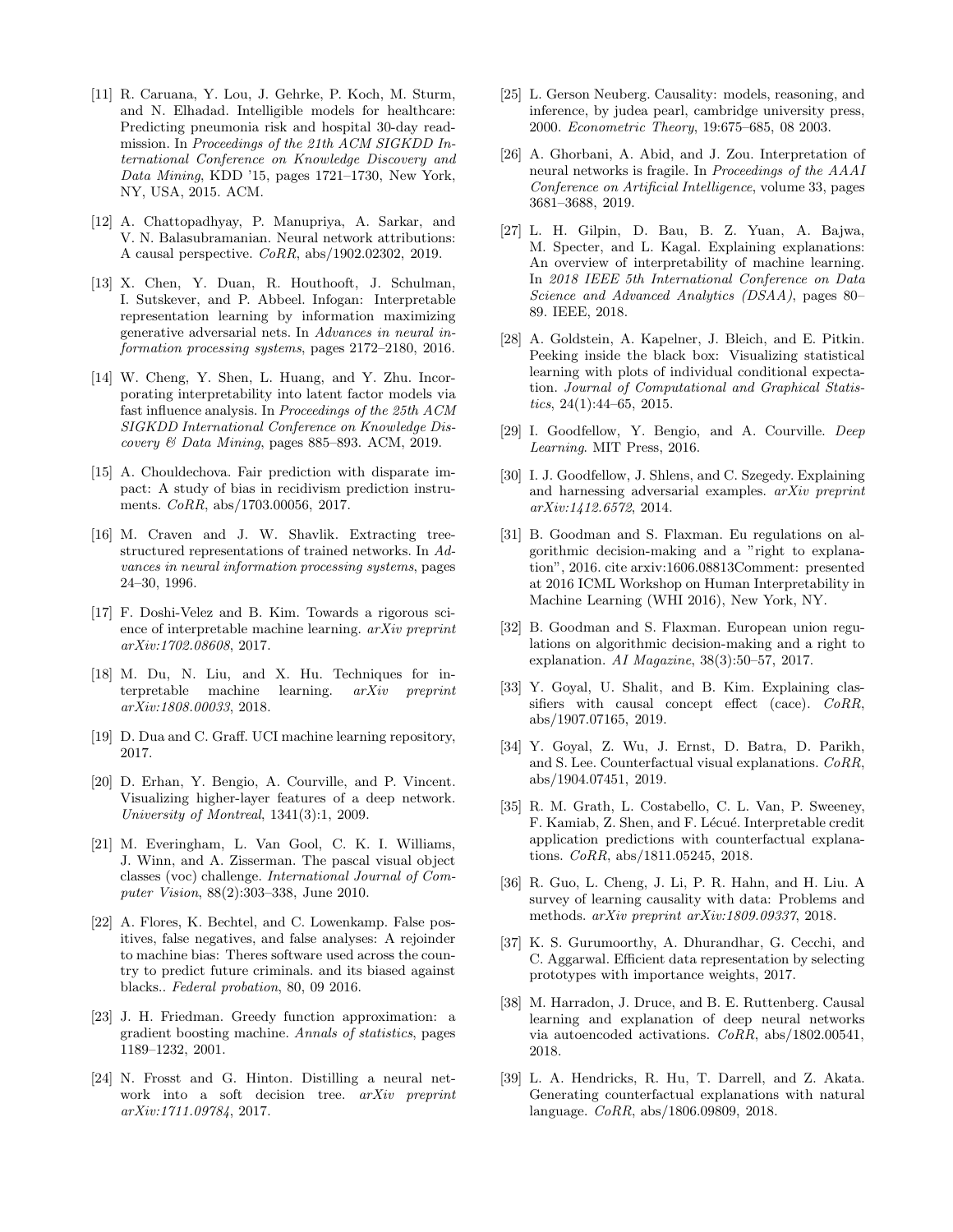- <span id="page-13-7"></span>[40] I. Higgins, L. Matthey, A. Pal, C. Burgess, X. Glorot, M. Botvinick, S. Mohamed, and A. Lerchner. betavae: Learning basic visual concepts with a constrained variational framework. In International Conference on Learning Representations, volume 3, 2017.
- <span id="page-13-12"></span>[41] G. Hinton, O. Vinyals, and J. Dean. Distilling the knowledge in a neural network. arXiv preprint arXiv:1503.02531, 2015.
- <span id="page-13-5"></span>[42] A. Hyvärinen and E. Oja. Independent component analysis: algorithms and applications. Neural networks, 13(4-5):411–430, 2000.
- <span id="page-13-18"></span>[43] IMDb. Imdb datasets. <https://www.imdb.com/interfaces/>, 2020.
- <span id="page-13-4"></span>[44] I. Jolliffe. Principal component analysis. Springer, 2011.
- [45] A. Kanehira, K. Takemoto, S. Inayoshi, and T. Harada. Multimodal explanations by predicting counterfactuality in videos. CoRR, abs/1812.01263, 2018.
- <span id="page-13-15"></span>[46] N. Kilbertus, M. Rojas Carulla, G. Parascandolo, M. Hardt, D. Janzing, and B. Schölkopf. Avoiding discrimination through causal reasoning. In I. Guyon, U. V. Luxburg, S. Bengio, H. Wallach, R. Fergus, S. Vishwanathan, and R. Garnett, editors, Advances in Neural Information Processing Systems 30, pages 656–666. Curran Associates, Inc., 2017.
- <span id="page-13-0"></span>[47] B. Kim, R. Khanna, and O. O. Koyejo. Examples are not enough, learn to criticize! criticism for interpretability. In Advances in Neural Information Processing Systems, pages 2280–2288, 2016.
- [48] B. Kim, O. Koyejo, and R. Khanna. Examples are not enough, learn to criticize! criticism for interpretability. In Advances in Neural Information Processing Systems 29: Annual Conference on Neural Information Processing Systems 2016, December 5-10, 2016, Barcelona, Spain, pages 2280–2288, 2016.
- [49] C. Kim and O. Bastani. Learning interpretable models with causal guarantees.  $CoRR$ , abs/1901.08576, 2019.
- <span id="page-13-6"></span>[50] D. P. Kingma and M. Welling. Auto-encoding variational bayes. arXiv preprint arXiv:1312.6114, 2013.
- <span id="page-13-10"></span>[51] P. W. Koh, K.-S. Ang, H. H. Teo, and P. Liang. On the accuracy of influence functions for measuring group effects. arXiv preprint arXiv:1905.13289, 2019.
- <span id="page-13-9"></span>[52] P. W. Koh and P. Liang. Understanding black-box predictions via influence functions. In Proceedings of the 34th International Conference on Machine Learning-Volume 70, pages 1885–1894. JMLR. org, 2017.
- [53] M. J. Kusner, J. R. Loftus, C. Russell, and R. Silva. Counterfactual fairness. In I. Guyon, U. von Luxburg, S. Bengio, H. M. Wallach, R. Fergus, S. V. N. Vishwanathan, and R. Garnett, editors, Advances in Neural Information Processing Systems 30: Annual Conference on Neural Information Processing Systems 2017, 4-9 December 2017, Long Beach, CA, USA, pages 4069–4079, 2017.
- <span id="page-13-17"></span>[54] K. Lang. 20 newsgroups. <http://qwone.com/~jason/20Newsgroups/>, 2008.
- <span id="page-13-11"></span>[55] Q. V. Le. Building high-level features using large scale unsupervised learning. In 2013 IEEE international conference on acoustics, speech and signal processing, pages 8595–8598. IEEE, 2013.
- <span id="page-13-16"></span>[56] Y. LeCun, C. Cortes, and C. Burges. The mnist database. <http://yann.lecun.com/exdb/mnist/>, Jan 2020.
- <span id="page-13-1"></span>[57] J. Li, K. Cheng, S. Wang, F. Morstatter, R. P. Trevino, J. Tang, and H. Liu. Feature selection: A data perspective. ACM Computing Surveys (CSUR), 50(6):94, 2018.
- <span id="page-13-19"></span>[58] Y. Li, R. Guo, W. Wang, and H. Liu. Causal learning in question quality improvement. In 2019 Bench-Council International Symposium on Benchmarking, Measuring and Optimizing (Bench19), 2019.
- [59] Z. C. Lipton. The mythos of model interpretability. CoRR, abs/1606.03490, 2016.
- [60] S. Liu, B. Kailkhura, D. Loveland, and Y. Han. Generative counterfactual introspection for explainable deep learning. CoRR, abs/1907.03077, 2019.
- [61] A. V. Looveren and J. Klaise. Interpretable counterfactual explanations guided by prototypes. CoRR, abs/1907.02584, 2019.
- <span id="page-13-13"></span>[62] Y. Lou, R. Caruana, and J. Gehrke. Intelligible models for classification and regression. In Proceedings of the 18th ACM SIGKDD international conference on Knowledge discovery and data mining, pages 150–158. ACM, 2012.
- <span id="page-13-14"></span>[63] Y. Lou, R. Caruana, J. Gehrke, and G. Hooker. Accurate intelligible models with pairwise interactions. In Proceedings of the 19th ACM SIGKDD International Conference on Knowledge Discovery and Data Mining, KDD '13, pages 623–631, New York, NY, USA, 2013. ACM.
- <span id="page-13-2"></span>[64] J. Lu, C. Xiong, D. Parikh, and R. Socher. Knowing when to look: Adaptive attention via a visual sentinel for image captioning. In Proceedings of the IEEE conference on computer vision and pattern recognition, pages 375–383, 2017.
- <span id="page-13-3"></span>[65] J. Lu, J. Yang, D. Batra, and D. Parikh. Hierarchical question-image co-attention for visual question answering. In Advances In Neural Information Processing Systems, pages 289–297, 2016.
- <span id="page-13-8"></span>[66] S. M. Lundberg and S.-I. Lee. A unified approach to interpreting model predictions. In Advances in Neural Information Processing Systems, pages 4765–4774, 2017.
- [67] D. Madras, E. Creager, T. Pitassi, and R. S. Zemel. Fairness through causal awareness: Learning latent-variable models for biased data. CoRR, abs/1809.02519, 2018.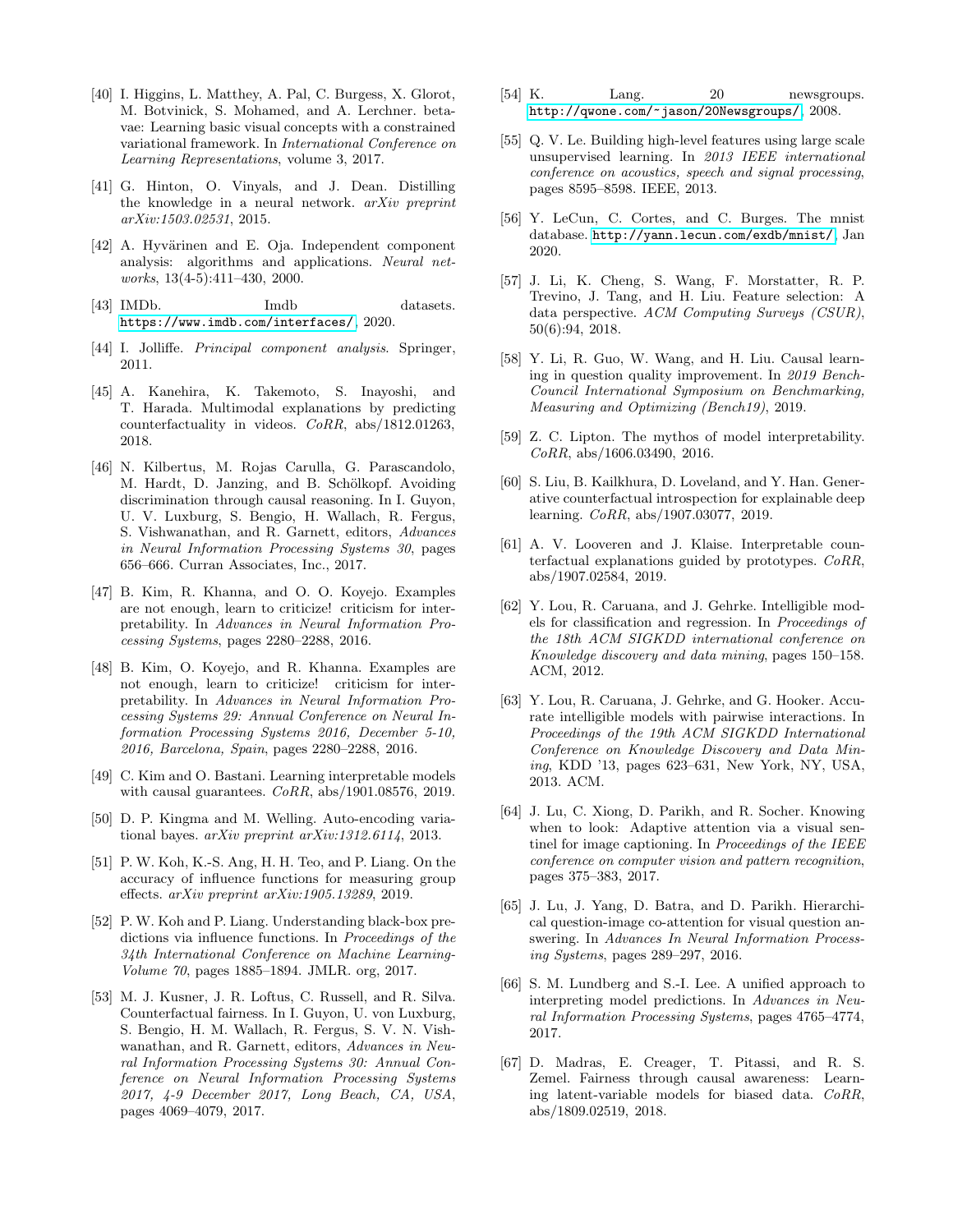- [68] P. Madumal, T. Miller, L. Sonenberg, and F. Vetere. Explainable reinforcement learning through a causal lens. CoRR, abs/1905.10958, 2019.
- <span id="page-14-0"></span>[69] N. Mehrabi, F. Morstatter, N. Saxena, K. Lerman, and A. Galstyan. A survey on bias and fairness in machine learning. arXiv preprint arXiv:1908.09635, 2019.
- [70] T. Miller. Explanation in artificial intelligence: Insights from the social sciences.  $CoRR$ ,  $abs/1706.07269$ , 2017.
- <span id="page-14-18"></span>[71] C. Molnar. Interpretable Machine Learning. 2019. <https://christophm.github.io/interpretable-ml-book/>.
- <span id="page-14-23"></span>[72] C. Molnar. Interpretable machine learning. Lulu. com, 2019.
- [73] J. Moore, N. Hammerla, and C. Watkins. Explaining deep learning models with constrained adversarial examples. CoRR, abs/1906.10671, 2019.
- [74] S. Moosavi-Dezfooli, A. Fawzi, and P. Frossard. Deepfool: a simple and accurate method to fool deep neural networks. CoRR, abs/1511.04599, 2015.
- <span id="page-14-1"></span>[75] A. Mordvintsev, C. Olah, and M. Tyka. Inceptionism: Going deeper into neural networks, 2015.
- [76] R. K. Mothilal, A. Sharma, and C. Tan. Explaining machine learning classifiers through diverse counterfactual explanations.  $CoRR$ , abs/1905.07697, 2019.
- [77] T. Narendra, A. Sankaran, D. Vijaykeerthy, and S. Mani. Explaining deep learning models using causal inference. CoRR, abs/1811.04376, 2018.
- <span id="page-14-14"></span>[78] C. Olah, A. Mordvintsev, and L. Schubert. Feature visualization. *Distill*, 2017. https://distill.pub/2017/feature-visualization.
- <span id="page-14-13"></span>[79] C. Olah, A. Satyanarayan, I. Johnson, S. Carter, L. Schubert, K. Ye, and A. Mordvintsev. The building blocks of interpretability. Distill, 2018. https://distill.pub/2018/building-blocks.
- [80] N. Papernot, P. D. McDaniel, S. Jha, M. Fredrikson, Z. B. Celik, and A. Swami. The limitations of deep learning in adversarial settings. CoRR, abs/1511.07528, 2015.
- <span id="page-14-17"></span>[81] Á. Parafita and J. Vitrià. Explaining visual models by causal attribution. arXiv preprint arXiv:1909.08891, 2019.
- <span id="page-14-16"></span>[82] J. Pearl. Causality. Cambridge university press, 2009.
- [83] J. Pearl. Theoretical impediments to machine learning with seven sparks from the causal revolution. CoRR, abs/1801.04016, 2018.
- <span id="page-14-3"></span>[84] J. Pearl. The seven tools of causal inference, with reflections on machine learning. Commun. ACM, 62(3):54–60, Feb. 2019.
- <span id="page-14-2"></span>[85] G. Plumb, D. Molitor, and A. S. Talwalkar. Model agnostic supervised local explanations. In Advances in Neural Information Processing Systems, pages 2515– 2524, 2018.
- [86] S. Rathi. Generating counterfactual and contrastive explanations using SHAP. CoRR, abs/1906.09293, 2019.
- <span id="page-14-12"></span>[87] A. Renkl. Toward an instructionally oriented theory of example-based learning. Cognitive science, 38(1):1–37, 2014.
- <span id="page-14-20"></span>[88] M. T. Ribeiro, S. Singh, and C. Guestrin. Modelagnostic interpretability of machine learning. arXiv preprint arXiv:1606.05386, 2016.
- <span id="page-14-5"></span>[89] M. T. Ribeiro, S. Singh, and C. Guestrin. Why should i trust you?: Explaining the predictions of any classifier. In Proceedings of the 22nd ACM SIGKDD international conference on knowledge discovery and data mining, pages 1135–1144. ACM, 2016.
- <span id="page-14-21"></span>[90] O. Russakovsky, J. Deng, H. Su, J. Krause, S. Satheesh, S. Ma, Z. Huang, A. Karpathy, A. Khosla, M. Bernstein, A. C. Berg, and L. Fei-Fei. ImageNet Large Scale Visual Recognition Challenge. International Journal of Computer Vision (IJCV), 115(3):211–252, 2015.
- <span id="page-14-11"></span>[91] R. R. Selvaraju, M. Cogswell, A. Das, R. Vedantam, D. Parikh, and D. Batra. Grad-cam: Visual explanations from deep networks via gradient-based localization. In Proceedings of the IEEE International Conference on Computer Vision, pages 618–626, 2017.
- <span id="page-14-19"></span>[92] U. Shalit, F. D. Johansson, and D. Sontag. Estimating individual treatment effect: generalization bounds and algorithms. In Proceedings of the 34th International Conference on Machine Learning-Volume 70, pages 3076–3085. JMLR. org, 2017.
- <span id="page-14-9"></span>[93] K. Simonyan, A. Vedaldi, and A. Zisserman. Deep inside convolutional networks: Visualising image classification models and saliency maps. *arXiv preprint* arXiv:1312.6034, 2013.
- <span id="page-14-10"></span>[94] J. T. Springenberg, A. Dosovitskiy, T. Brox, and M. Riedmiller. Striving for simplicity: The all convolutional net. arXiv preprint arXiv:1412.6806, 2014.
- <span id="page-14-4"></span>[95] P.-N. Tan. Introduction to data mining. Pearson Education India, 2018.
- <span id="page-14-15"></span>[96] G. G. Towell and J. W. Shavlik. Extracting refined rules from knowledge-based neural networks. Machine learning, 13(1):71–101, 1993.
- <span id="page-14-22"></span>[97] UCI. Uci machine learning repository. <https://archive.ics.uci.edu/ml/index.php>, 2020.
- <span id="page-14-7"></span>[98] A. Vaswani, N. Shazeer, N. Parmar, J. Uszkoreit, L. Jones, A. N. Gomez, L. Kaiser, and I. Polosukhin. Attention is all you need. In Advances in neural information processing systems, pages 5998–6008, 2017.
- <span id="page-14-6"></span>[99] P. Veličković, G. Cucurull, A. Casanova, A. Romero, P. Lio, and Y. Bengio. Graph attention networks. arXiv preprint arXiv:1710.10903, 2017.
- <span id="page-14-8"></span>[100] U. Von Luxburg. A tutorial on spectral clustering. Statistics and computing, 17(4):395–416, 2007.